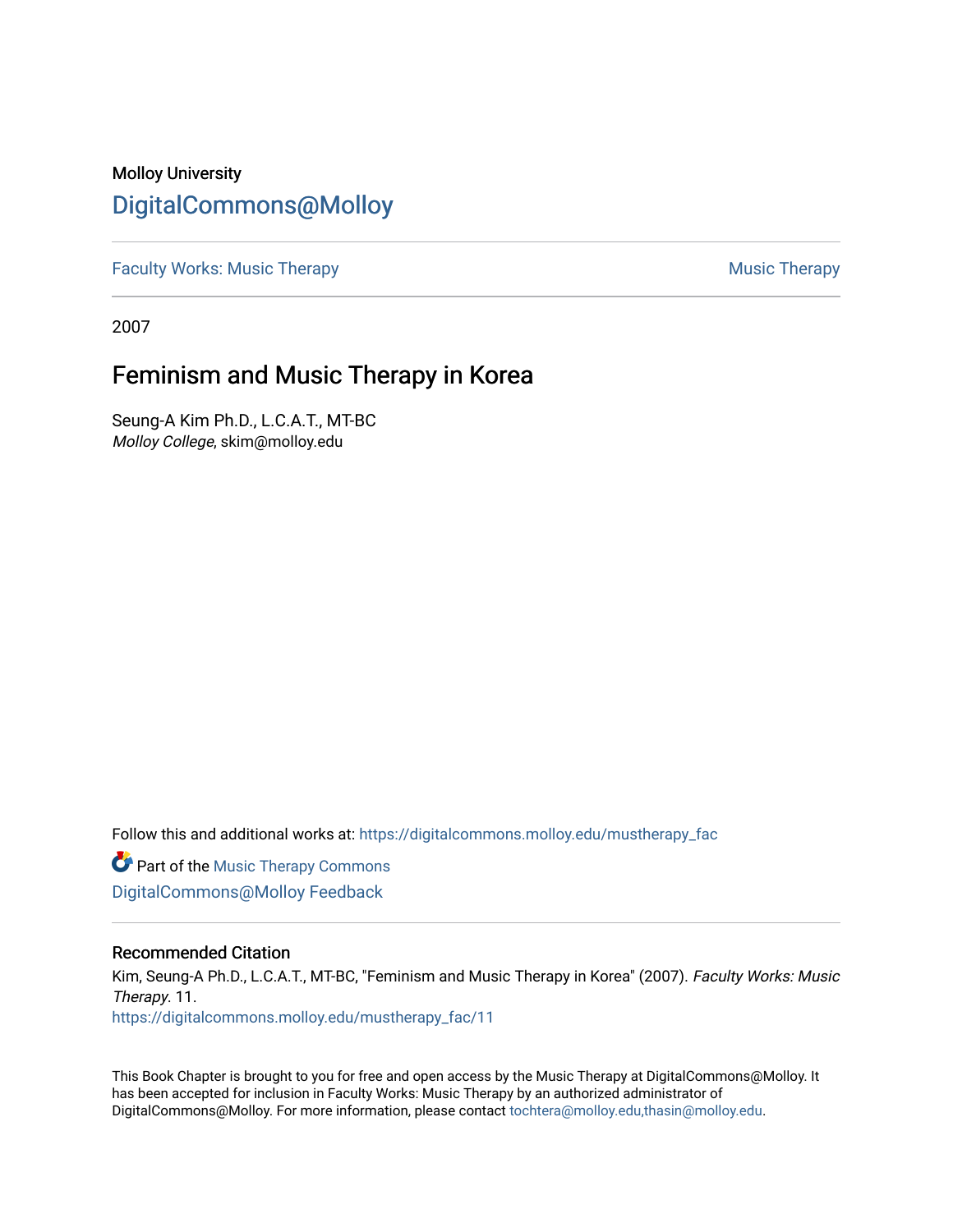*Chapter Five*

# **FEMINISM AND MUSIC THERAPY IN KOREA**

# **Seung-A Kim**

*They have long been silenced by physical and psychological intimidation, and actual bodily violence by the oppressor. When there is no place where [Korean women] can express their true selves, their true feelings, the oppressed become "stuck" inside.*

*—* Hyun Kyung Chung, 1990

### **HAN**

A central theme in women's lives in Korea is captured by the Korean word, *"han"* Symbolically, it represents the image of traditional Korean women's suffering, pain, and crying, as well as their resilience throughout Korean history. A loose translation of the term would be, "the sorrow and anger that grows" (E. H. Kim, 1995, p.160). Due to many invasions by other countries, *han* is a quality that has become deeply embedded in Koreans from one generation to the next. In fact, *han* is a term that applies to both women and men. However, it has special application to women because of their oppressive life circumstances. Exerces the model of the set of the set of the set of the set of the set of the set of the set of the set of the has special appli<br>  $\frac{2}{3}$  and the set of the set of the set of the set of the set of the set of the set o

Therefore, *han* has emerged in various ways in the lives of Korean women. Historically, there have been few outlets for women to directly express their grief and sorrow over their personal life situation, or life in general. This has resulted in psychosomatic illness being common among Korean women: "Korean women's life experience is *han* itself. The resentment, indignation, sense of defeat, resignation and nothingness in *han* make many Korean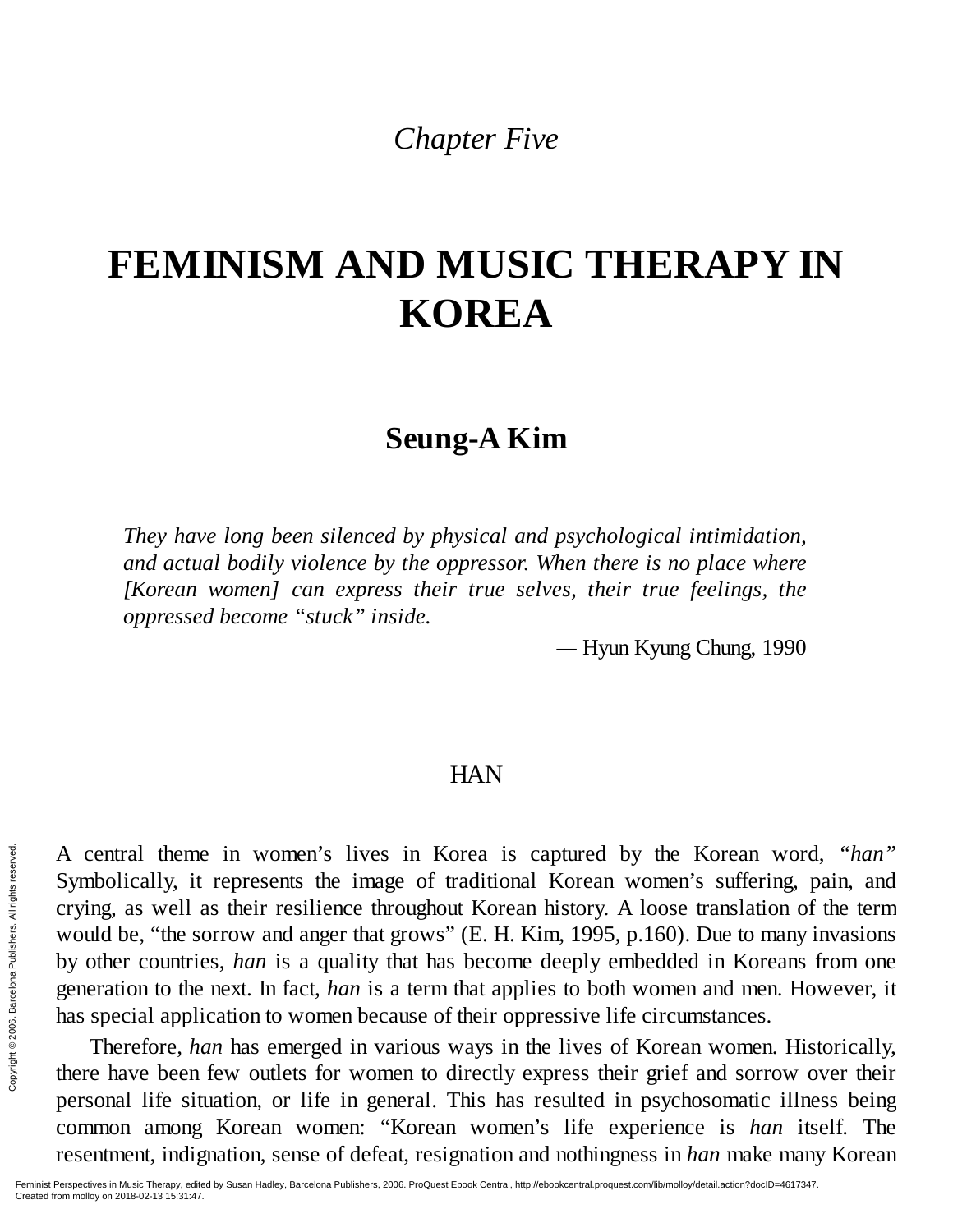women brokenhearted and physically sick" (H. K. Chung, 1990, p.66).

In addition to manifesting as a mental and emotional state, this idea of suffering has emerged in various forms of art. To express an intense emotion in a nonverbal form is considered socially acceptable in Korea. Accordingly, there is much traditional Korean music, dance, and rituals entitled, *Han.* This is also expressed indirectly, as many poems and songs incorporate the phrase, "women's cries" or "women crying" (S. C. Choi *et at,* 2001; Ho. Kw. Chung, 1972; Noh, 2001).

On the other hand, Korean women have progressively chosen more active ways to express their "grief and sorrow," by participating in the women's movement or in social and political movements. This quality of bearing with almost unbearable inner anguish is something that has characterized the resilience of Korean women.

### TRADITIONAL KOREAN WOMEN

### Philosophy of Confucius—The Basis of Social Ideology in Korea

Since the Chosun dynasty (1393–1910), Koreans have been deeply governed by the ideology of Confucius. The principles of Confucius provided guidelines for the ways that people should interact in society. The proper relationship between husband and wife is well described in *Samkangoryoon,* which was written by Confucius to characterize the relative social positions of each: "the husband is the mainstay of the wife; between husband and wife, there is a distinction in position" (Ho. Kw., Chung, 1985, p.89). While the ideas of Confucius served to establish social stability, these ideas clearly regarded women as being unequal to men. Confucian philosophy supported the idea of a patriarchal society in which women were accorded a low status and a subservient role. According to Confucius, it was the natural order of things that males should lead and be in charge and that women should be silent and essentially limited in their functioning to the home.

Additionally, it was Confucius's idea that a society should function according to high moral standards. Originally, Korea was an agricultural country and maintained a collective social philosophy, which is typical of Asian countries. Having the political and social power vested in males, and having the society stratified, supported Korean society as a whole. However, "proper conduct" within the societal structure was itself considered a moral value. Therefore, to act in any other way was considered a disruption of the natural order of things and a violation of correct moral standards. These standards of behavior were supported by those in authority, by those of the upper classes, and by males in general. Examples and and the set of the set of the set of the set of the set of the set of the set of the set of the set of the set of the set of the set of the set of the set of the set of the set of the set of the set of the se

Traditionally, the Korean woma<sup>1</sup> has been viewed and treated as a subordinate in the various phases of her life. This is well described in the *Trilogy of Obedience:* "when she is a child, a woman must obey her parents; after marriage, she must submit to her husband; and in old age, she must yield to her son" (Ho. Kw. Chung, 1985, p.94).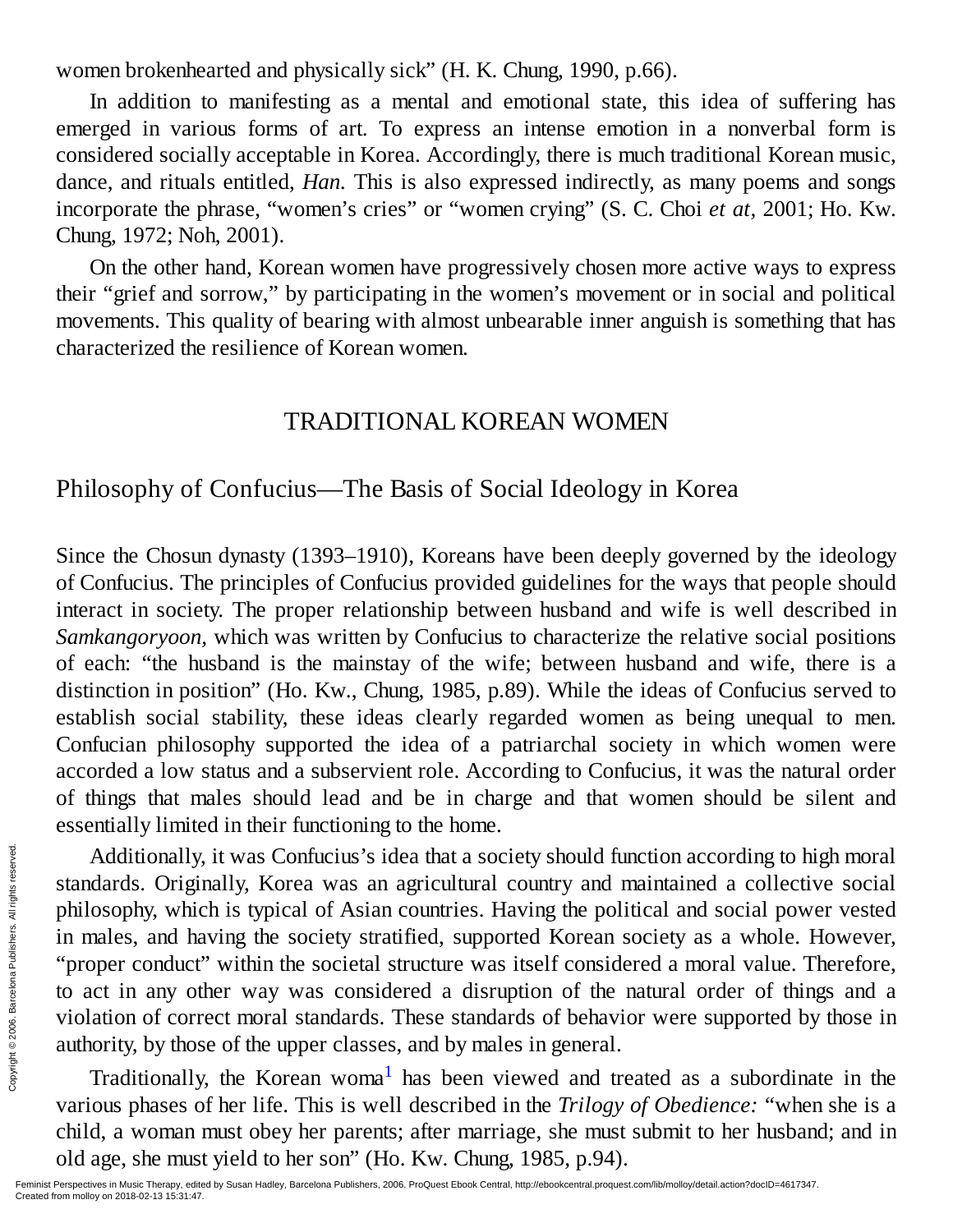From the moment that she was born, the Korean woman had to face gender discrimination due to the clear strong preference for sons within families. Simply because she was female, her status within her family was always lower than that of her brothers. During childhood, she was indoctrinated in the clear distinctions between the roles of women and men. According to traditional social standards, a Korean woman could not speak with a loud voice and could not be assertive. She could not study and receive the same education as boys. Further, it was not only what she was "taught," it was what she experienced all around her—in her family, in her community, and in her society as a whole. These roles were explicitly and implicitly delineated in every aspect of her experience.

At a certain age, girls were expected to get married. If the woman did not get married at that point, this became a serious concern of the whole family. Once she got married, by virtue of her marriage the Korean woman became an "'un-person' until she produced a son" (Crane, 1967, p.95). In addition, she was no longer referred to by her own first name, but as the mother of her children— for example, "Emily's Mother." So, she lost her personal identity, and was affirmed only in having given birth to children. This is still common today.

A woman was in charge of matters inside the home, and that was regarded as a woman's job. However, this refers to her husband's home, and her husband's family. It was often far from her family of origin. In practical reality, this was often not so clear and not so easy. Being in the family home of her husband meant living with her mother-in-law, who had been the female in charge until her son's marriage. Often, the mother-in-law did not want to relinquish her authority or her position of importance when the daughter-in-law moved in.

*Seven Evils for Exile* is yet another example by which the Confucian view of women resulted in severe limitation, restriction, and unfair treatment: "if a woman failed to honor her husband's parents, did not bear any children, committed adultery, expressed intense jealousy, became seriously ill, talked incessantly, or engaged in stealing, then she was immediately driven from her home" (Ho. Kw. Chung, 1985, p.94). The underlying idea was that any of these seven acts brought shame upon the family. Exiling her from the family not only embodied punishment, but also absolved the family of shame by disconnecting the family from the woman. Within this code of thought, women's sexual fidelity was overly emphasized. A woman was not simply judged by the behavior that she initiated, but was judged responsible for anything that happened to her. For example, if a woman was raped, she was encouraged to commit suicide for the sake of preserving the family's honor.

Therefore, traditional Korean women were expected to devote themselves to the good of the family. They were even forced to sacrifice themselves in the service of their husband and family. Within this social context, feminist ideas were met with a great deal of resistance. Social change that involved even modest recognition of women and their rights as human beings was not only regarded as socially disruptive and unacceptable, but it was considered morally wrong. Was not simply<br>
anything that hap<br>
commit suicide f<br>
commit suicide f<br>
Therefore, tr<br>
the family. They<br>
family. Within the<br>
Social change the<br>
Social change the<br>
beings was not demonsity wrong.<br>
Even though<br>
Confucius is

Even though the royal class no longer exists in modern Korean society, the influence of Confucius is still deeply embedded in Koreans. Moreover, because of the great respect for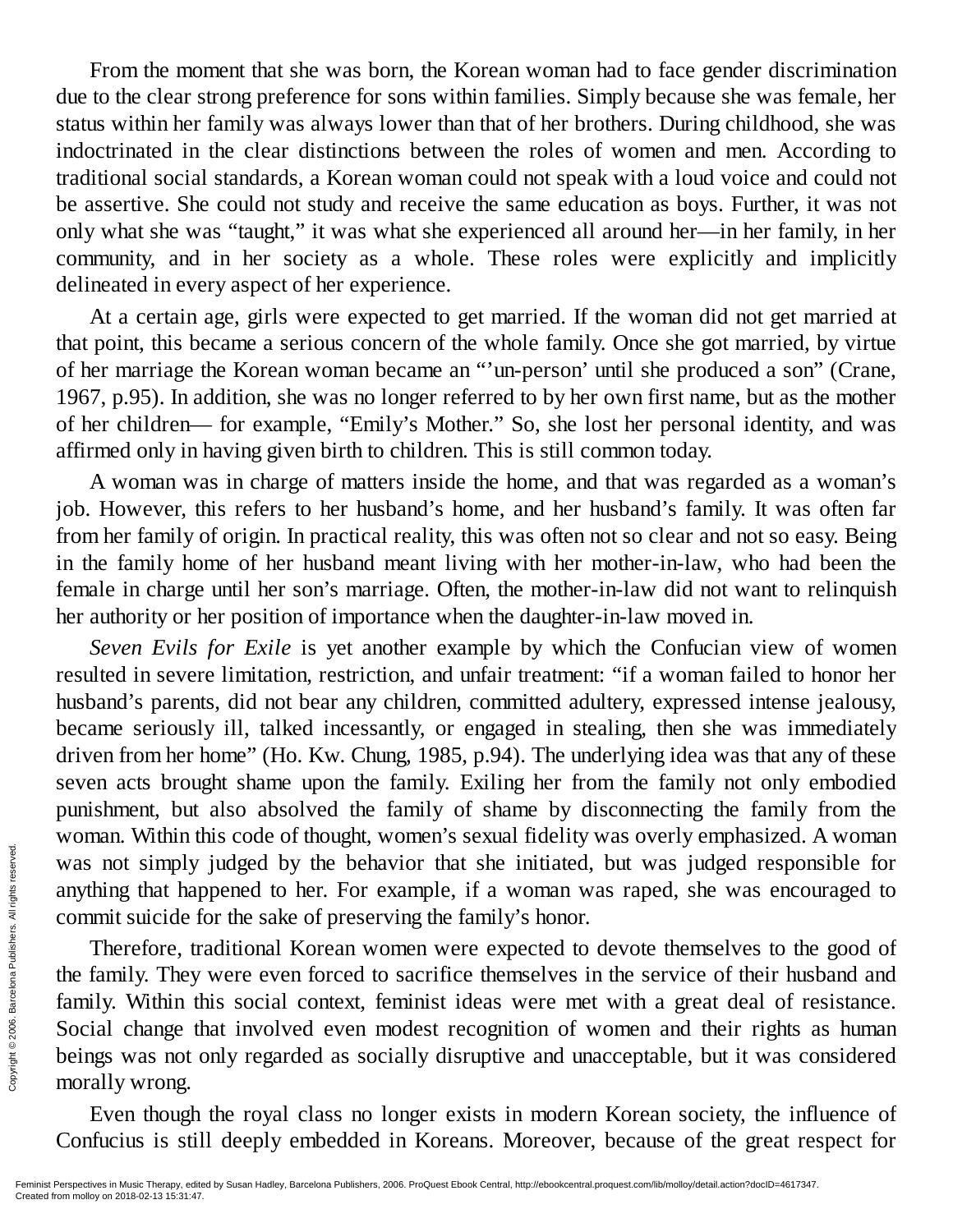Confucius, it has significantly hindered genuine fundamental social change, especially for women (H. K. Chung, 1990; S. H. Chung, 1986; Jung, 2003; Ro, 1998).

### OVERVIEW OF THE FEMINIST MOVEMENT IN KOREA

The feminist movement in Korea needs to be examined within the historical context of Korean society (Edwards & Roces, 2000; Hampson, 2000; Jung, 2003; H. J. Lee, 1996). In most Asian countries, feminism has often been criticized as an aspect of Western thought, which is discordant with traditional Eastern thinking. However, it is important to note that Korea has developed its "own feminist practice, rooted in [its] specific socio-political and cultural context" (Jung, 2003, p.261). For example, as Hyo-Jae Lee (1996) has pointed out, when certain rights for women were initially enacted into constitutional law, this was not achieved by the efforts of social movements, but rather came about through particular political-social circumstances.

In addition, discussing the feminist movement in Korea is quite complicated, due to several factors that impact it. Issues of nationalism, capitalism, modernism, democracy, and social class structure, as well as the issue of the reunification of North and South Korea have all intertwined with the feminist movement to varying extents at certain points in time. This has hindered the development of feminism as its own independent movement in Korea (Hampson, 2000; H. J. Lee, 1996). Women's issues have often been "hidden" behind other issues mentioned above, which were considered more "acceptable" at the time. This is another example of the uniqueness of the development of the feminist movement in Korea.

### Historical Perspectives

The history of feminism in Korea is not extensive, yet it has developed actively. One can view women's participation in Nationalism during the 1900s as the seed of the feminist movement in Korea. Additionally, the Women's Labor Movement during the 1970s can be seen as the first step in that feminist movement.

Since 1975, which was proclaimed by the United Nations as International Women's Year, the principles of feminism have grown in Korea. To develop this movement in a more organized way, the Korea Women's Associations United (KWAU) was established in 1987. Since 1990, as the result of a more democratic social atmosphere, this organization has become more focused on gender-specific issues, such as sexuality and family law reform (Jung, 2003). Example 1<br>
Experimental Since 1975,<br>
the principles of organized way, 1<br>
Since 1990, as<br>
become more for (Jung, 2003).<br>
In the late 1<br>
country, and columents respectively and the state of the state of the contration Publi

In the late 1970s, Western theories on women's issues were formally introduced to the country, and colleges in Korea created departments of Women's Studies. After that, the women's movement in Korea actually branched into two different groups, each pursuing their own aims. One group was composed of educated and intellectual individuals, who pursued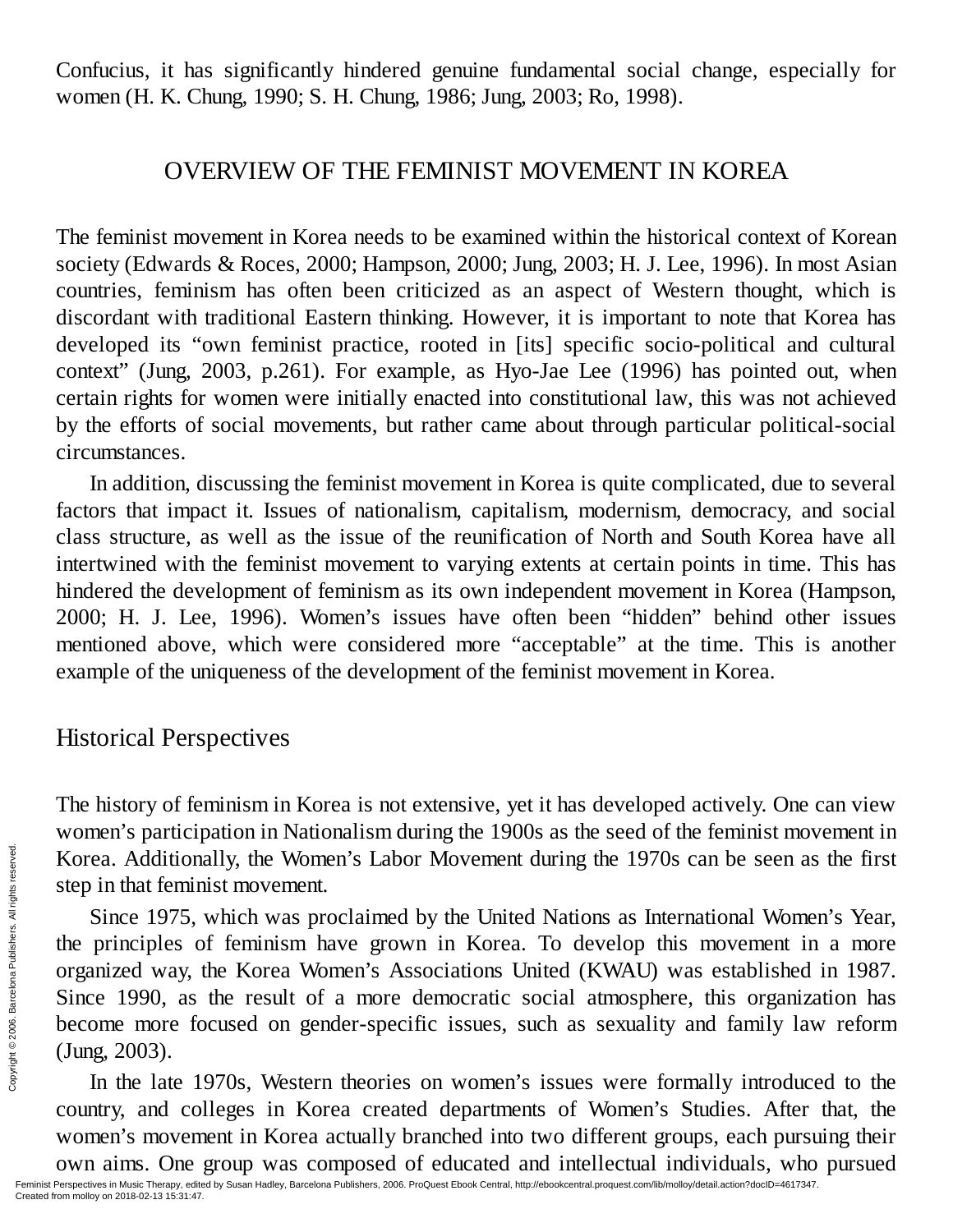women's studies, and developed their theories in support of family law reform, human rights and democratization. The other group was composed of individuals from the lower socioeconomic classes, who focused on the real life situation of women in the labor force (Jung, 2003; Y. S. Kim & M. H. Han, 2000).

### Korean Women and Patriotism (National Liberalism)

Traditionally, Korean women have taken the role of keeping their family together and helping the next generation to succeed, regardless of the personal sacrifice involved. Although women advocated ideas such as laws permitting women to remarry and equality of social classes, when Japan invaded and colonized Korea, the issue of immediate importance became the education of women in order to "properly raise their children." Under the colonization by Japan in the 1900s, it was believed that the efforts toward independence and nationalism could best be promoted by educated women properly educating their children, and avoiding indoctrination by the occupying country. It is striking that the perception of the need for women's education came from nationalism, not the direct idea of women's rights or the furthering of the individual. In addition, it should be noted that there were also men who advocated the need of education for women. For instance, influenced by his studies in America, Pil Se Jae introduced and discussed the importance of women's education through the newspaper of which he was the editor, *Independence* (H. J. Lee, 1996).

### Korean Women and Religion

Influenced by Shamanism, Buddhism, and Confucianism, Korean women have been religious and spiritual throughout history. Their faith in God also has a strong relationship to their endurance of the societal restrictions and attitudes concerning women. In 1885, ministers from the West arrived in Korea. At that time, the nation was going through the process of modernization, and the sociopolitical situation in Korea was unstable. At this point in history, women were desperately looking for something to give them hope (H. J. Lee, 1996). This is one of the reasons that Christianity was successful in Korea. Christianity, which taught the principle of equality under God, regardless of gender or class, was appealing in a country that was dominated by the idea of class structure. It was particularly appealing to women, who were oppressed as a group. This religion, which was new to Korea, brought them new hope. It presented "… an inclusive image of God … which promotes equality and harmony between men and women: a partnership of equals" (H. K. Chung, 1990, p.48). On the other hand, introducing Western culture and capitalism to Korea contributed to the lessening of traditional Korean culture and an imitation of Western values. From Modernization, a<br>
Encore of the reason principle of equal<br>
Encore oppressed<br>
Encore oppressed<br>
Presented "... an<br>
Encore oppressed<br>
Presented "... an<br>
Encore and women<br>
Entroducing West<br>
Korean culture a<br>
Rapid Econo

# Rapid Economic Growth and Political and Social Changes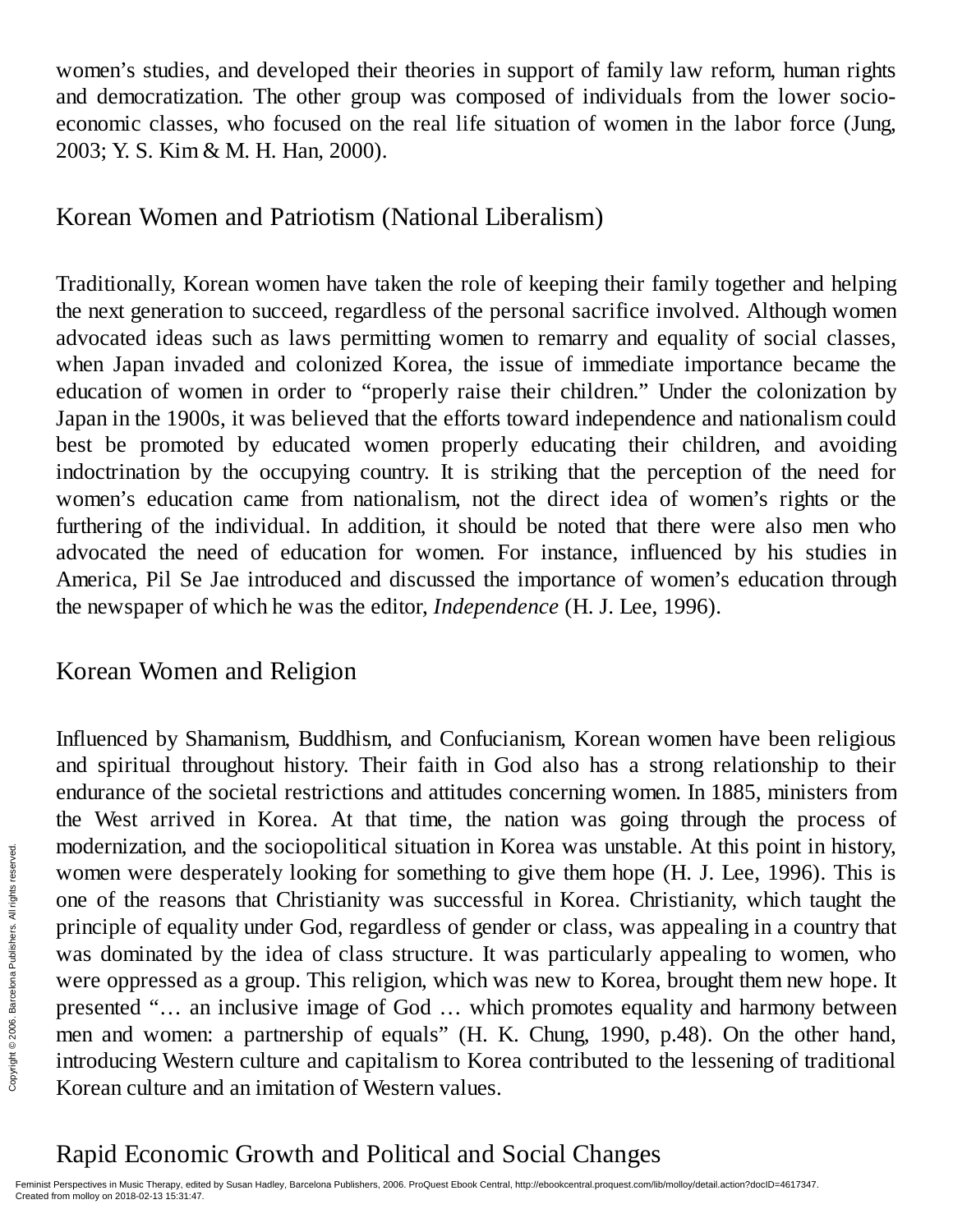The development of the women's movement in Korea has been shaped by Korea's economic, political and social situations. In 1948, the republic of Korea was established. As part of the new constitution, the basic rights of women were protected, such as equal opportunity in employment and education. During the 1960s and 1970s, Korea accomplished a "miracle of economic growth." Women's labor contributed greatly to this. Many young women left home and moved to urban areas to make money. However, their work situation was poor, receiving low wages and working in poor environments that were hazardous to their health. Additionally, when a woman worked, it was regarded as a temporary job. That is, once a woman got married, she left work. If a woman continued to work after marriage, it was seen as a sign of the family's financial need (Y. S. Kim & M. H. Han, 2000). This was considered shameful.

Along with this rapid economic development, there were also governmental policies that suppressed freedom of speech, and criticism of those in power. When they occurred, labor strikes by female factory workers were seen as challenges to governmental authority. Therefore, in reality, "it was an exercise of trying to break a rock with an egg" (Y. S. Kim & M. H. Han, 2000, p.504).

However, the political and social situation in Korea drastically changed in the late 1980s and early 1990s. The first civilian (non-military) president was elected in 1993. "Nationalism *(Minjok),* Democracy *(Minju),* and People *(Minjung)"* was the main slogan that focused the entire Korean society. Accordingly, it is only recently that gender-specific issues, such as sexuality and sexual violence, have been openly discussed in Korea.

### Korean Women and Sex

In Korean society open talk about sex, especially by women, was regarded as improper. Within the traditional norms, women in Korea were not allowed to express their sexuality. If a Korean man was not satisfied in his marriage, he could look to a woman outside his marriage for companionship or sex, without much consequence. On the contrary, a woman would be judged by Confucius's *Seven Evils for Exile.*

A female's body was regarded as belonging to her husband, as a medium of the husband's pleasure and as the vehicle for bearing a son. Therefore, "women are not encouraged to have control over their bodies or their sexuality and many unmarried women are still ignorant about sex and contraception" (Hampson, 2000, p.174). Consequently, Korea has a high abortion rate (Korean Women's Development Institute, 2005). It is interesting to note that in the West abortion is considered a matter of a woman's choice. However, in Korea the high abortion rate is driven by the desire to have sons and avoid giving birth to daughters (Hampson, 2000). Example  $\frac{1}{2}$  A female's b<br>
pleasure and as a<br>
control over thei<br>
sex and contrace<br>
(Korean Women<br>
abortion is consi<br>
is driven by the c<br>
A case of sex<br>
of women's right<br>
was brutally, sex<br>
accusations by th<br>
reform f

A case of sexual assault by the police (Jung, 2003) dramatically brought to light the issue of women's rights. In 1986, Kwon In Sook, a student activist, was arrested by the police. She was brutally, sexually assaulted by the arresting officers. The officials dismissed it as false accusations by the young woman. Women's groups and the general public were so outraged that reform followed. As a result, many social movement organizations united through this incident,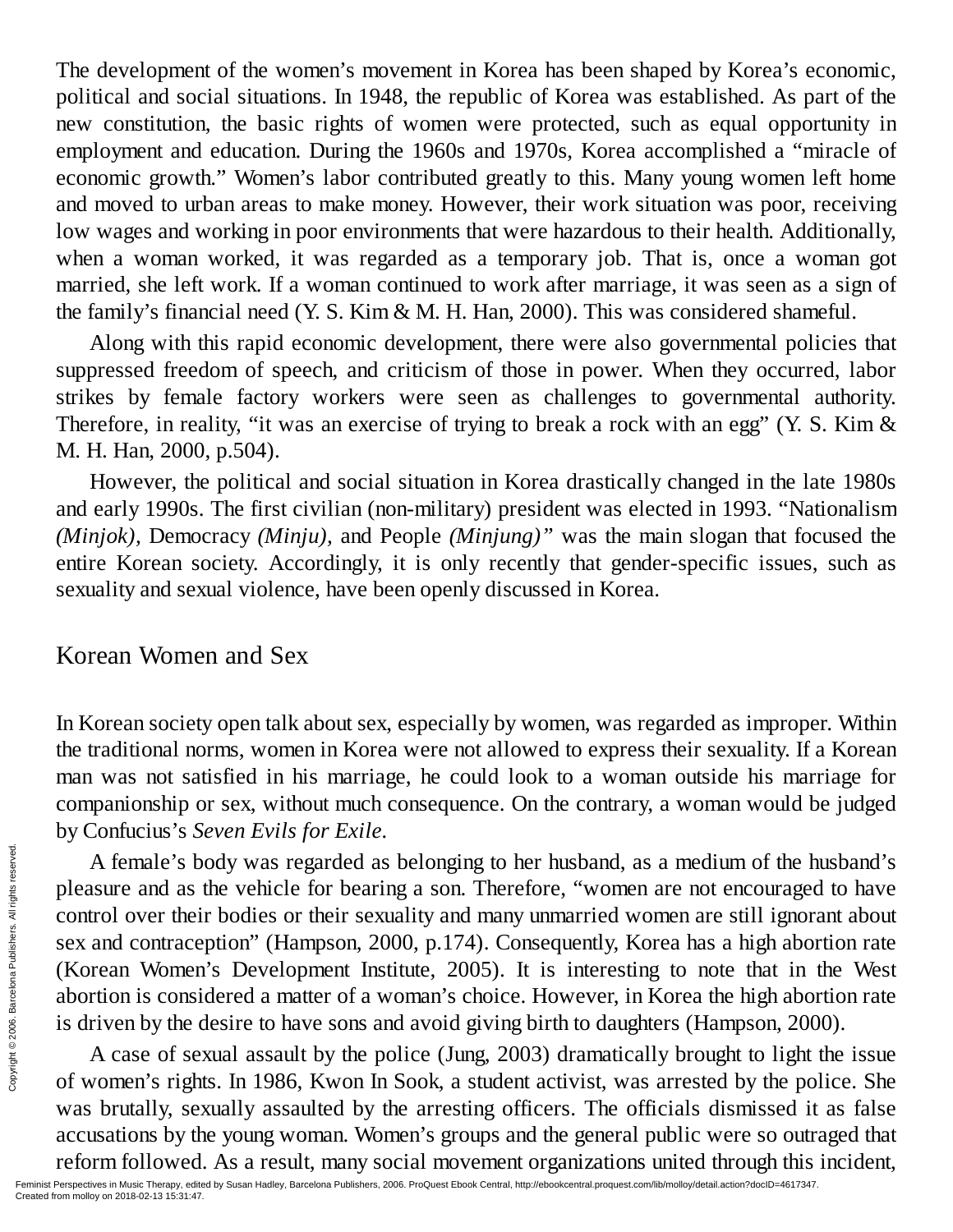regardless of sex. However, even then, the incident was seen as a political issue rather than a case of sexual assault against a woman, and a violation of fundamental human rights.

The women's Sexual Violence Relief Center (SVRC) and the Sexual Assault Center (SAC) were established in 1990s. They have provided education to the public, and have encouraged people to bring incidents of sexual violence to public attention. As a result, the seriousness of sexual assault issues in Korea has been discussed more in public.

### Comfort Women

"Comfort women" is another example of an issue that helped the Korean people to unite by embedding the concern for women's abuse within the context of a broad social issue—in this case, nationalism (J. M. Kim & C. Y. Chung, 2005). During World War II, Japan collected young Korean girls and forced them into sexual slavery, for use by their military. These young women were referred to as "comfort women." For many years, they were treated in Korea as social outcasts. Although they had been brutalized and repeatedly violated, these women were unable to talk openly about what had happened to them, because of the prevailing attitudes of the Korean people toward women. The events were treated as a source of "national shame" (Y. J. Choi, 2002). Therefore, the "comfort women" had to endure their physical and sexual trauma in silence.

The feelings in Korea toward Japan were that it had committed a political atrocity, not an atrocity against women and their rights as human beings. It was not until 1990 that these events were discussed openly. Public recognition and support for the "comfort women" led to the creation of *the Korean Council for Women Drafted for Military Sexual Slavery by Japan* (Hankuk, 2001). Although the emphasis has still remained political, the Korean society as a whole has become more supportive to these women, and more open to viewing the events from a feminist perspective.

### The Concept of Family in Korea

Within the Confucian system of thought, the family unit is the core of society. The family came to be regarded as almost a sacred element of Korean society. For Koreans, as with many Asian cultures, the idea of "family" is not the nuclear family that is the model in the West, and especially in America. It refers to an extended family system that includes husband and wife, their children, grandparents, and sometimes uncles and aunts. Further, it involves a hierarchical system of relationships, with males holding principle importance, and the elderly being accorded respect. Beyond this, the family even includes persons who are no longer living, as the family's ancestors are regarded as part of the family, and are revered and prayed to in worship ceremonies. In Korea, this is what is considered the "traditional family system." From the Conforce of the confunction of the state  $\frac{2}{3}$  and  $\frac{2}{3}$  and  $\frac{2}{3}$  arcelonal public confunding the family's ancel worship ceremon While Korea Feminist Perspectives in Music Therapy, edite Created from

While Korea was under occupation by the Japanese in the 1900s, Japan reinforced the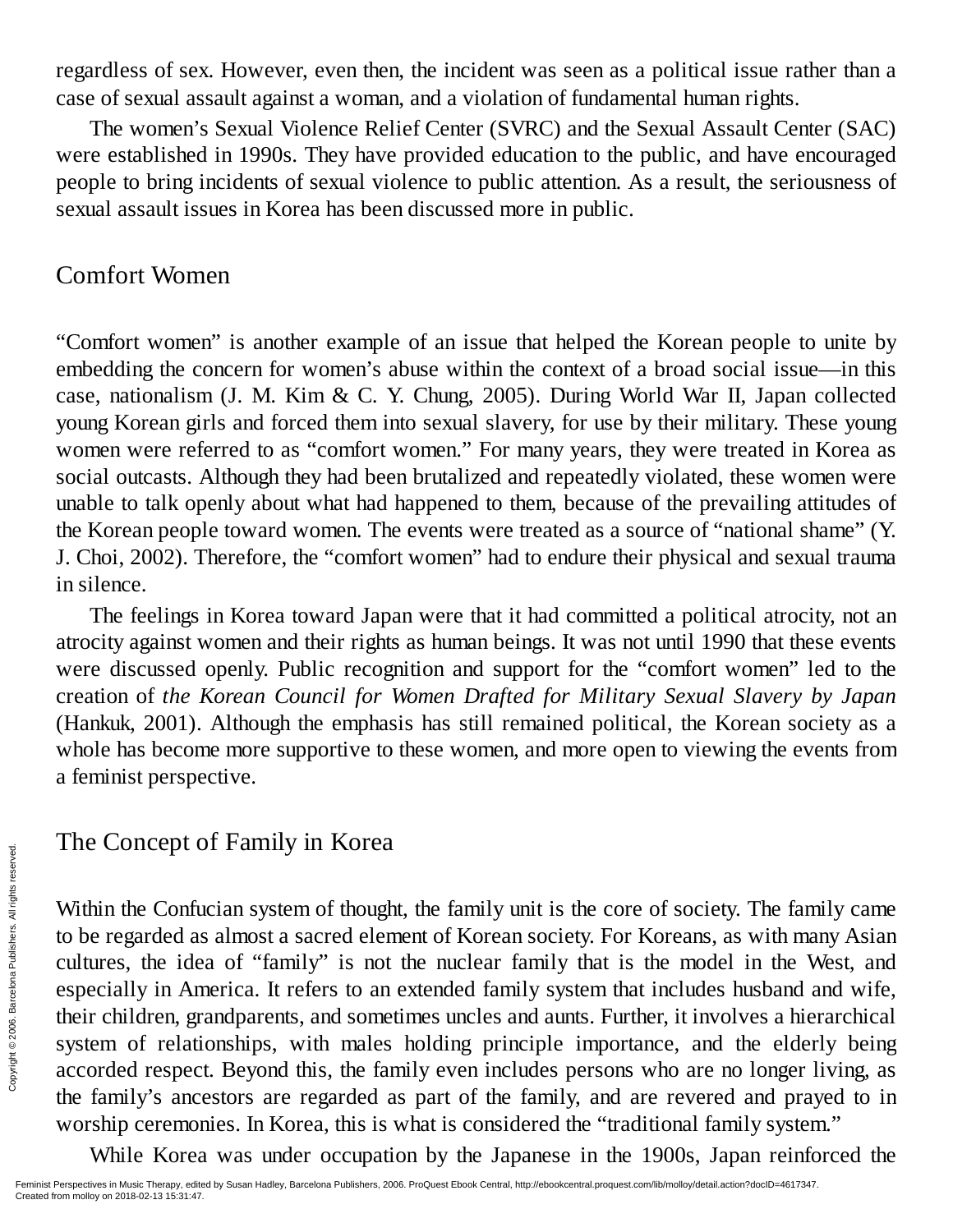"family headship" system (the *hoju* system), because they believed that centralizing family authority and responsibility in the male head of extended families made control of the society easier for them. This family headship system prescribed the structure of families and society as a whole. The aim was to support the Japanese military rule of Korea, and to promote an agricultural society (Oh, 2002).

Within this system, in the case of the death of the husband/father, the eldest son of the family inherited all the property, and any other assets of the father, as well as the father's authority as head of the household, regardless of the son's age or that of his female siblings. Anything having to do with the family was always referenced back to the father. Children of a widowed or divorced mother were still considered to belong to the father. This was true even when the children were being raised by a divorced mother, and had no contact with the father. This caused many practical social problems, such as not being able to receive social welfare, in the case of divorce or adoption (Oh, 2002). Prejudice against women, their low social status, and their limited legal rights, all resulted in a strong preference for sons in families, and a desire to avoid having daughters.

The constant efforts of feminist groups, as well as evolving social awareness, have combined to change the social system in Korea. It has been only recently in 2005 that the national assembly passed a bill that revised constitutional law and resulted in the abolition of the family headship system. This bill will take effect in 2008 (S. H. Lee & J. J. Choi, 2005). These new laws have been considered a significant victory for Korea's feminist groups.

### Are These Changes Real Feminist Changes?

One of the practical strategies that the women's movement in Korea had to employ is to avoid pursuing feminist goals directly, and to attach their issues to other social movements. Nonetheless, these "back door efforts" have resulted in more opportunities for women to get higher education, and greater job opportunities for women. As part of this legal change that is still going on, Korea has enacted many laws. Among the most important of these is the Prohibitional Law Regarding Discrimination between Men and Women (1999), a law that clearly promotes feminist principles.

However, legal change does not necessarily bring about a corresponding change in thinking, or actual social change. Unfortunately, this process has led to the perpetuation of feminist issues being viewed as general social or political problems, instead of being seen as issues pertaining to women and their rights as human beings. Example 2018<br>
Example 2018<br>
Example 2019<br>
Example 2018<br>
Examples 2018<br>
Examples 2018-02-13 15:31:47.<br>
Created from molloy on 2018-02-13 15:31:47.<br>
Created from molloy on 2018-02-13 15:31:47.<br>
Created from molloy on 2018-0

# Modern Korean Women

On the other hand, these legal changes have been accompanied by changes in the thinking of many women. As women have progressively embraced feminist ideas, they have been socially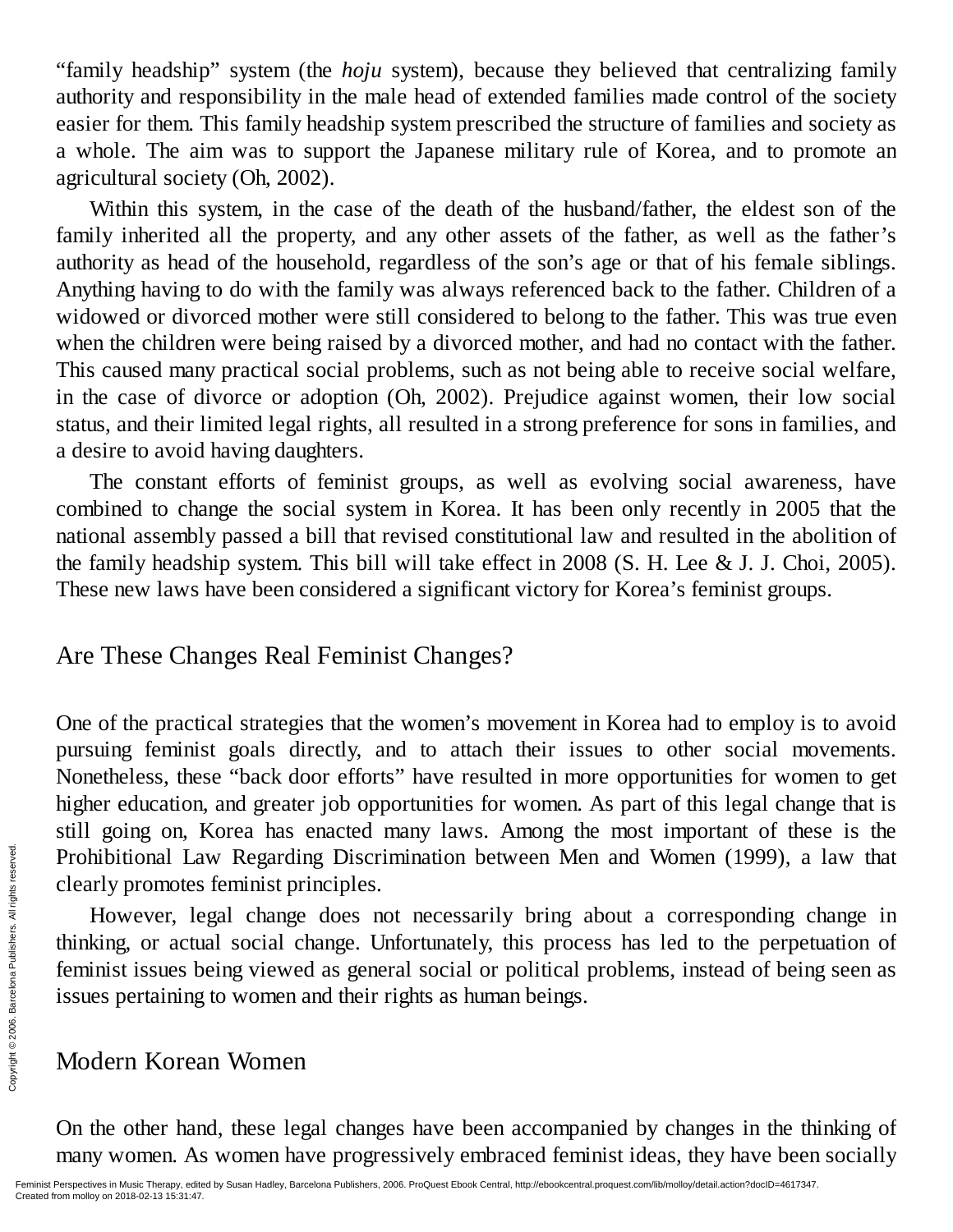freed by no longer being "locked" into marriage. There has been a significant trend for women to choose not to live in male-dominated extended families. Living on their own, choosing not to get married, refusing to accept the traditional Korean family and social systems, have all embodied radical breaks with the cultural past.

As younger women have been exposed to ideas from outside their traditional culture, and as they have traveled to and lived in Western countries, they have come to embrace feminist ideas from these countries, and have become dissatisfied with the traditional Korean social values. As a result of exposure to new ideas, along with changing economic conditions, women engage in subservient family duties or domestic work less and less. Instead, they choose to pursue education and personal careers with increasing frequency. In addition, men and the society as a whole are more receptive to feminist ideas. Consequently, the family structure has changed, and "hierarchical family relations have changed into relatively equal ones" (H. J. Lee, 1989, p.85).

Social changes in attitudes and values have been rapid and recent. Accordingly, it is common to see differences in the views between generations. This was evident in the research of Gyesook Yoo (2004), who conducted research on the attachment between Korean mothers and their adult daughters. She found that mothers are "less concerned about reciprocation of attachment and interaction than their daughters are" (p.29).

For traditional mothers, the primary attachment is to their sons, especially the first son. The closeness between mother and son continues after the son's marriage. As a result, conflict between the new wife and the mother-in-law is often the consequence. However, the modern Korean woman does not accept this situation, and this, in turn, can lead to marital discord. These generational differences are also evidenced in living situations. Modern women no longer accept the separation from their family of origin that was traditional for a young woman once she got married. Instead, they prefer to maintain a closer relationship with their own mothers.

In addition, those modern women who have accepted feminist principles are changing the traditional hierarchical family attitudes. These daughters no longer accept the roles that their mothers played in the family, which was submissive and sacrificing. They no longer accept the idea that marriage is an opportunity for upward social mobility. Moreover, the idea of living as a single woman living outside of the family home is a new social pattern for Korea, and has been occurring with increasing frequency.

Overall, Korea is in the process of revising the traditional structure of the family (Hampson, 2000; H. J. Lee, 1996; J. K. Lee, 1999). Outwardly, the family structure appears to be changed from the extended, male-dominated, hierarchical family system to the Western nuclear family. However, in practice, the parent-child relationship is still considered more important than the wife-husband relationship. Fundamental social change is still in progress. As with many fundamental social changes, these differences in women's attitudes and behavior and lifestyle have met with conflicts within the family. Framinist Perspectives in Music Therapy, edited from molloy on 2018-02-13 15:31:47.<br>
Framinist Perspectives in Music Therapy, edited from molloy on 2018-02-13 15:31:47.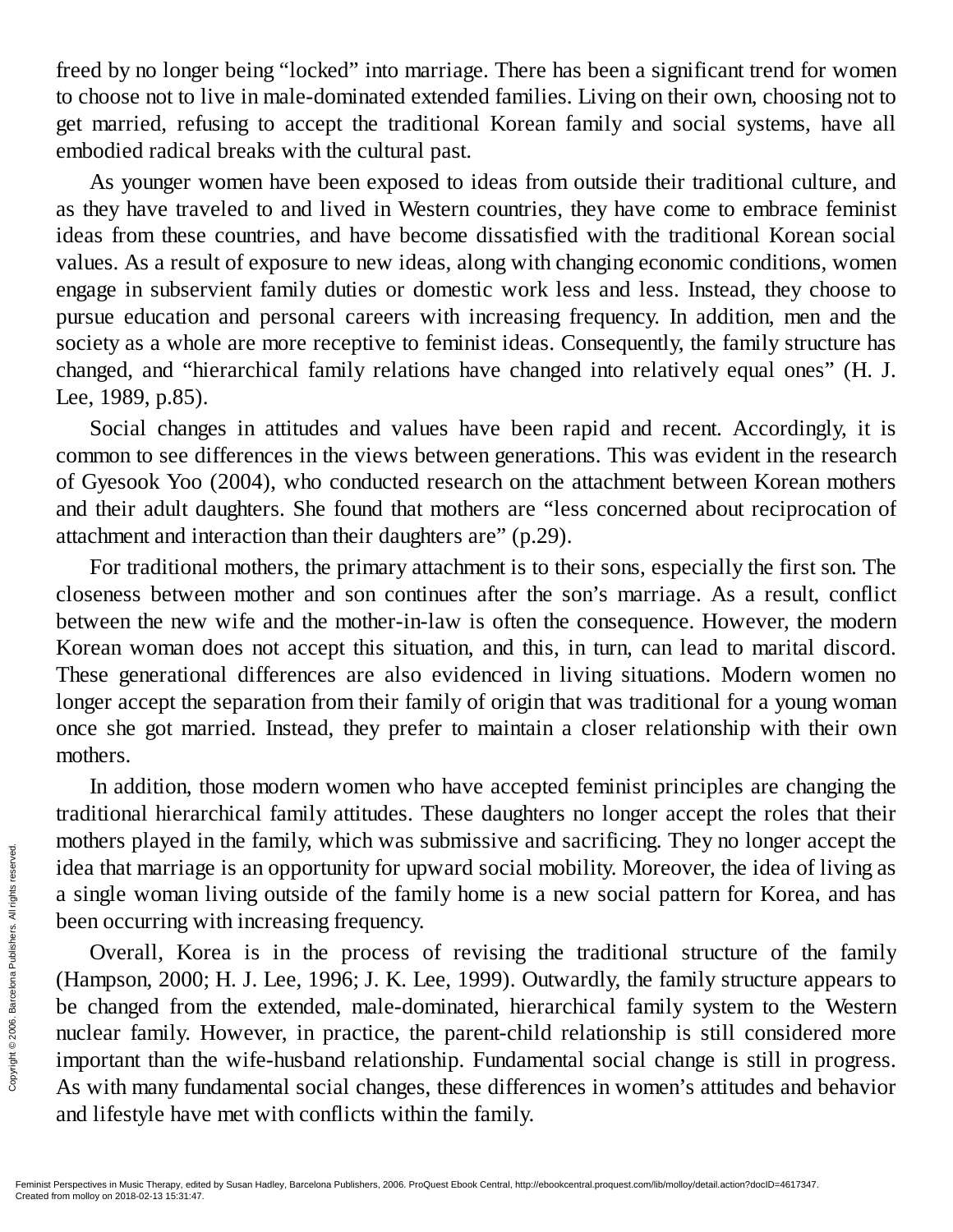### The Rapidly Rising Divorce Rate

In the past 20 years, the divorce rate in Korea has been continuously increasing. It is only in recent years that the divorce rate seems to have stabilized *(The Korea Times,* March 30, 2005). This is a major social issue for the country, because the permanency of the family has been the foundation of the Korean social system. Sung-Soo Bang & Bo-Im Jang (2003) identified the causes of the rising the divorce rate as the increase in the socio-economic status of females, changes in marriage ideology, increasing public acceptance of divorce, the revised family law, and fewer children being born into families.

Since laws and attitudes have been changing quite recently, it is not surprising that the divorce rate is especially high among elderly couples. Women who had been putting up with abusive or patriarchal husbands now refuse to accept the conditions anymore. Leaving the marriage is made even easier now that their children are grown.

Divorce is not only an issue for the married couple, but also for the children. In addition to the issues of physical and emotional dysfunction that occur when a family breaks up, there is the problem of child rearing, as well as the financial difficulties which usually accompany being a single parent. Therefore, there is a great need for social and psychological services, as well as social welfare support.

### Domestic Violence

Domestic violence is also a serious feminist and social issue in Korea, as it is in many areas of the world (E. S. Choi, *et al.,* 1996). Many abused women hide the fact of their physical abuse, because of their feelings of shame. They suffer the physical injury, as well as the emotional trauma, and try not to let anyone know about it. This often becomes expressed through a somatization of their symptoms—the emergence of psychosomatic illness. The violence also affects children growing up in the family. They witness or hear the violence and rationalize it taking place. Unconsciously, it becomes the model for husband-wife behavior that the children learn (G. S. Kim, 2003).

In 1985, a *Women's Hotline* was created, and reportedly it has been effective in dealing with cases of domestic violence and sexual abuse. However, feminist groups are attempting to intervene before the incidents of abuse take place. Rather than trying to undo the effects of abuse, they are attempting to provide programs of education aimed at prevention, such as education about family life, and a couples-relationship program (E. S. Choi, *et at,* 1996). Example 12: Crice  $\frac{1}{2}$  is  $\frac{1}{2}$  intervene before<br>  $\frac{2}{2}$  intervene before<br>
abuse, they are<br>
education about 1<br>  $\frac{2}{2}$ <br>  $\frac{2}{2}$ <br>  $\frac{2}{2}$ <br>  $\frac{2}{2}$ <br>  $\frac{2}{2}$ <br>  $\frac{2}{2}$ <br>  $\frac{2}{2}$ <br>  $\frac{2}{2}$ <br>  $\frac{2}{2}$ <br>

### FEMINIST THERAPY IN KOREA

With the growth of the women's movement in Korea since the 1980s, the field of counseling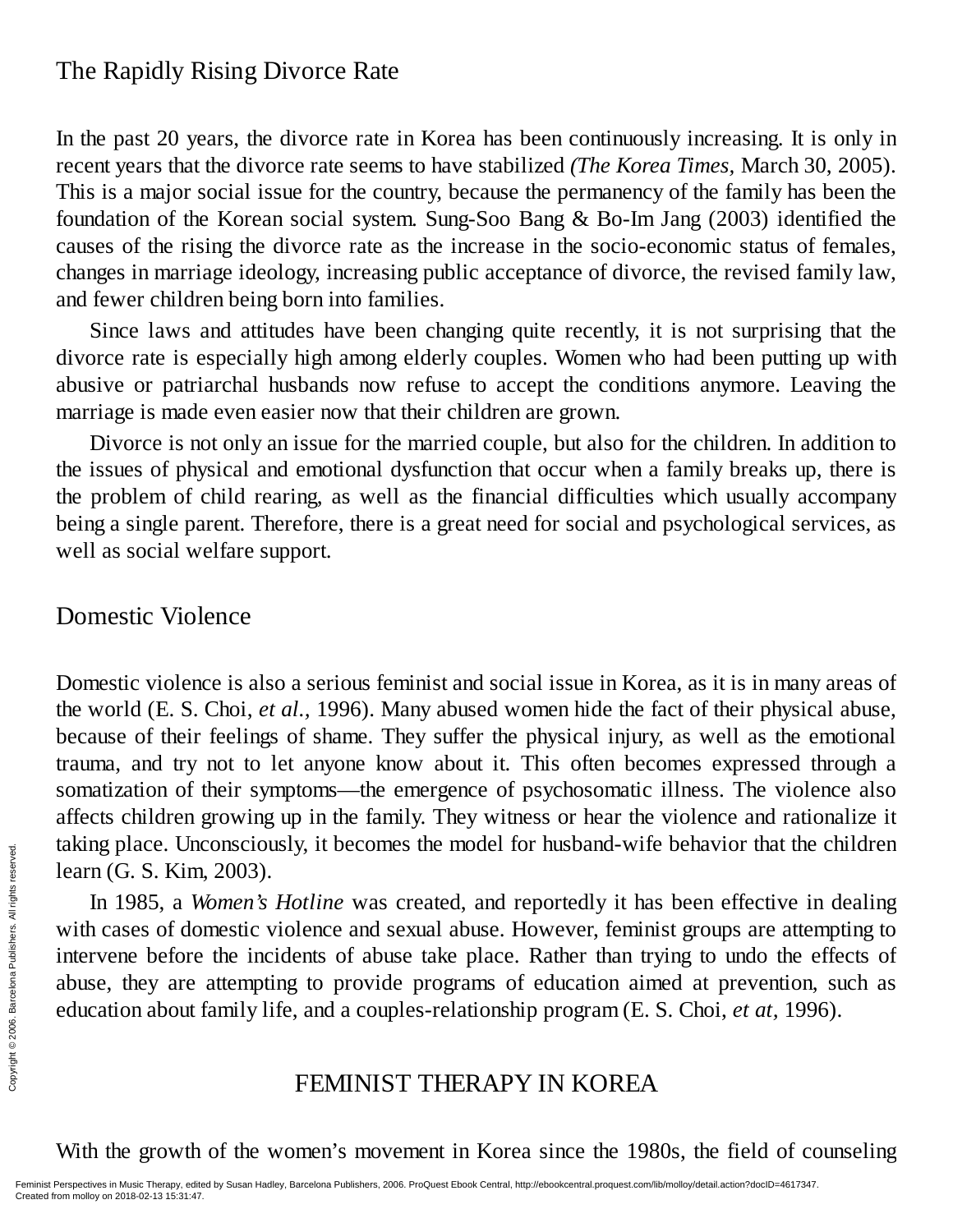and therapy has begun to pay attention to women's issues. The terminology "feminist psychotherapy" first appeared in Korea when the Korean Women's Development Institute published the book, *Theories and Practices for Counseling Women,* in the mid-1980s. It began with treatment for abused women (Chang, 2000).

Although there have been some psychological services available to women, such as feminist-oriented family therapy, group counseling, and anger management, there are some difficulties with women being able to utilize these services. Korean women have been culturally conditioned to blame themselves for anything that goes wrong. Additionally, in Korea, talking about problems outside of family is regarded as shameful behavior. Further, although the new generation of Korean women is learning to think in a new way, traditional women, who tend to be the most abused, are least able to take care of themselves financially. And, if she needs them, social welfare services are not sufficient for a woman to be able to sustain herself, especially if she has children.

It is yet another practical reality that there are few therapists in Korea who are adequately trained in feminist therapy and the issues which can arise in the therapy (K. Park, 2003). Women's issues have a close relationship with social and cultural issues. If therapy deals with a woman's thoughts and feelings, but the social environment and the "socio-cultural stress" remain unaltered, it will be difficult for the woman to effect enduring change in her personal life.

### Psychological Disorders

There are certain psychological disorders that are commonly found in Korean women: depression, anger disorder, somatization, and anxiety disorder. This is the result of sociocultural factors which exist in Korea (Spector, 2004; Yu, 2003).

#### *Depression*

Depression is the most common psychological disorder found in Korean women (E. J. Choi, 2003; H. E. Kim, 2003; K. S. Kim, et al., 1999). Depression is suffered by twice as many Korean women as Korean men (K. Park, 2002). This was shown in 1998 when Korea held the Nation-Wide Depression Screening Day to assess the extent of the national problem, and to provide diagnostic assistance to its citizens. However, despite its prevalence, less than one third of those diagnosed had been treated. Those who had not received treatment were either unaware of their psychological condition, or did not think that they needed clinical assistance. Also, many did not receive proper treatment to begin with (K. S. Kim, *et al.,* 1999). The suppression of the expression of strong emotions may be the primary cause for the prevalence of depression. This has made it a feminist issue, as well as a general cultural issue. Expression is different and the set of the set of the provide diagnosis third of those diagnosis third of those diagnosis third of those diagnosis reserved. Also, many did suppression of the compression. The of depression

#### *Anger Syndrome*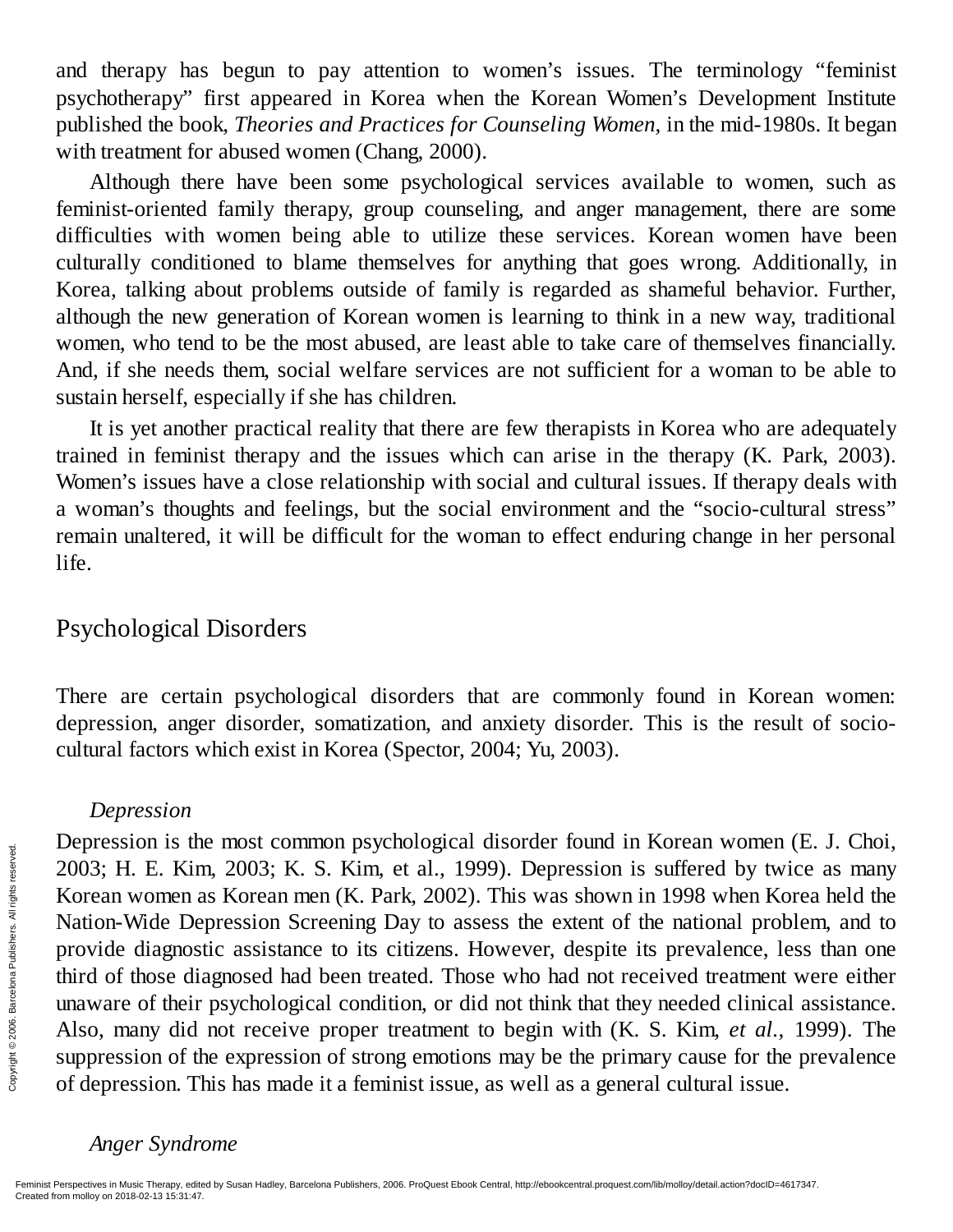Anger Syndrome (Hwa-Byung) (Han, 2002) is one of several psychological disorders that have been identified as "culture-bound mental health syndromes." It appears in both genders, but much more so in women. Seventy-seven percent of those diagnosed with the disorder were women, while 23% were men (K. Park, 2002). Women especially are expected to conduct themselves in a restrained and undemonstrative way. To do this, they repress strong feelings, including anger. This may give rise to hostile and aggressive attitudes, which are diagnosed as inappropriate behaviors. These intense emotions may come out as psychosomatic symptoms. These symptoms include shortness of breath, insomnia, fatigue, fear of impending death, indigestion, and anorexia (Spector, 2004, p.227).

#### *Psychosomatic Symptoms*

Much literature has reported that Korean women suffer from psychosomatic symptoms (Chang, 2000; H. K. Chung, 1990; J. S. Kim, 1994; K. Park, 2003). Additionally, since the etiology of these syndromes has been linked to repressive Korean attitudes toward women and the reactionary codes of behavior demanded of women, these disorders have become feminist issues. In addition to those symptoms already identified, the repression of women has led to the psychosomatic emergence of pain in the extremities, shortness of breath, amnesia, burning sensations, and painful menstruation. According to Jin-Sung Kim (1994), psychosomatic symptoms are found in Korean women to a greater extent than they are in Korean men or in Western individuals. In Eastern cultures, an individual's suffering or psychological difficulties are often expressed as psychosomatic symptoms. It is primarily the result of trying to avoid blame. It is also the consequence of avoiding the shame that Koreans ascribe to having psychological problems. Furthermore, it is due to the social oppression imposed on women by the patriarchal family system.

### *Anxiety Disorder*

Anxiety Disorder is another possible result of not being able to express or release strong emotions. Accordingly, women in this situation have developed anxiety, along with depression, anger, and psychosomatic illness (J. S. Kim, 1994).

### *Additional Psychological Causes*

Kyung Park (2002) identified the following additional psychological causes of psychological difficulties in women: the passive-dependent socialization of women in their sex roles, the severe difference in the power positions of men and women within society, difficulties in women maintaining healthy husband-wife interpersonal relationships in married life, and the loss of supportive relationships that takes place in a women's life once she gets married. Example: Additional P<br>  $\frac{2}{3}$ <br>  $\frac{2}{3}$ <br>  $\frac{2}{3}$ <br>  $\frac{2}{3}$ <br>  $\frac{2}{3}$ <br>  $\frac{2}{3}$ <br>  $\frac{2}{3}$ <br>  $\frac{2}{3}$ <br>  $\frac{2}{3}$ <br>  $\frac{2}{3}$ <br>  $\frac{2}{3}$ <br>  $\frac{2}{3}$ <br>  $\frac{2}{3}$ <br>  $\frac{2}{3}$ <br>  $\frac{2}{3}$ <br>  $\frac{2}{3}$ <br>  $\frac{2}{3}$ <br>  $\frac{2}{3}$ <br>

### Treatment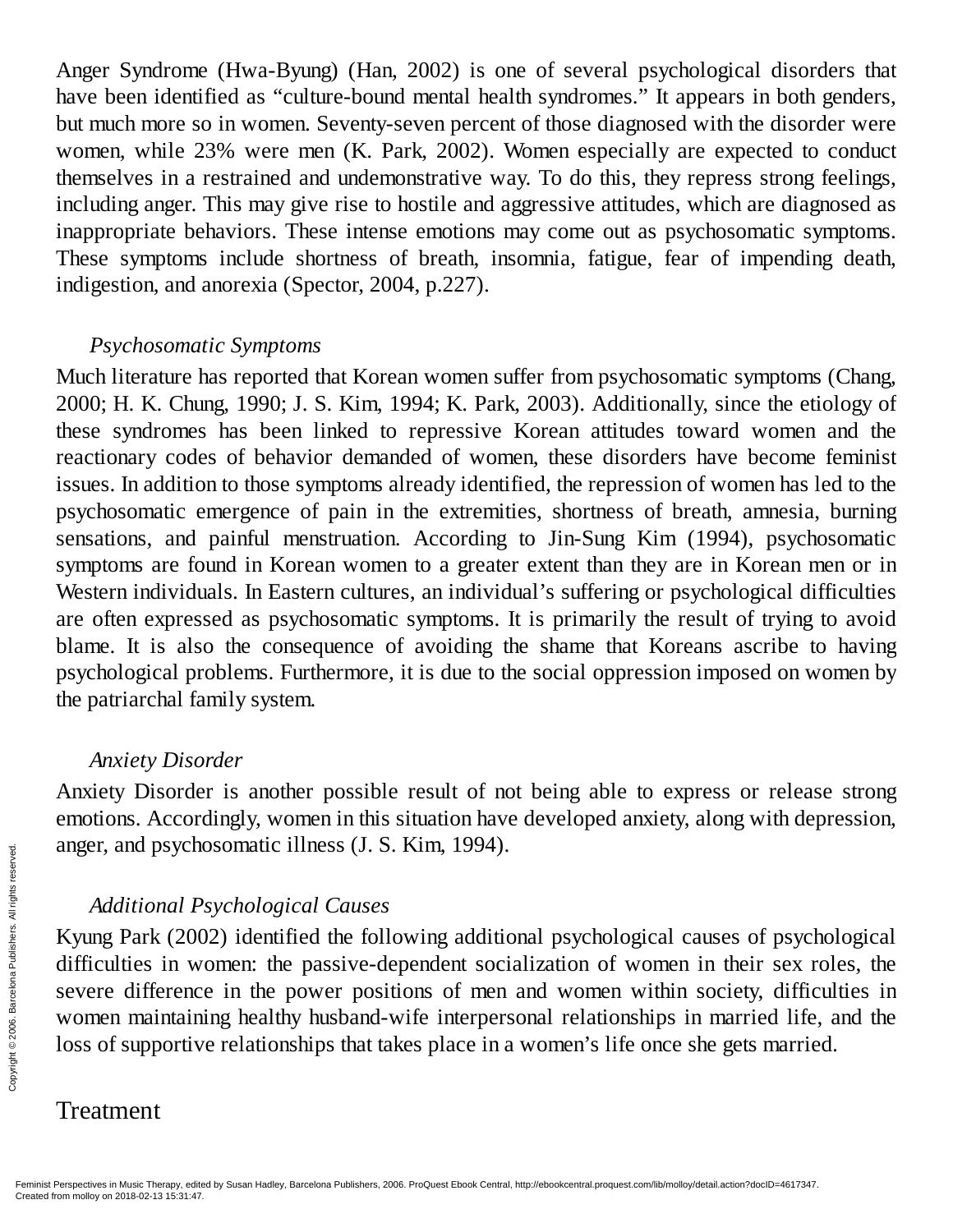According to K. Park (2002), the treatment goals of Feminist Therapy for Korean women are:

- to lessen their suffering
- to lessen their social-political oppression

In order to do this, women need to raise their awareness of the importance of their participation in the feminist social movement. As stated earlier, it is not enough for the client to experience emotional change. It needs to be accompanied by change in the social-political structure. Along with this, there needs to be fundamental change in women's thinking. Therefore, the traditional patriarchal viewpoint of therapy is not suitable for women. Rather, therapy for women needs to be based upon a feminist philosophy that understands and respects women as human beings, and acknowledges their value.

# BRIEF HISTORY OF THE DEVELOPMENT OF MUSIC THERAPY IN KOREA

# Music and Healing

Throughout Korean history, music has played an important role as an instrument of therapy and healing. There were two types of music that existed in traditional Korean society: royal class music and folk music. Whereas royal class music served the function of maintaining the hierarchical social system, folk music was a means of public expression (E. H. Ihm, 1993). "Ordinary people," who did not have much control over their lives, expressed their emotions through folk music. The origin of Korean folk music derives from the same musical tradition as the music that is used in the shaman's rituals of Korea.

### *Kut Ceremony in Korean Shaman's Rituals*

Many aspects of the *Kut* ceremony in shaman's rituals are relevant to music therapy (H. S. Kang, 2000). In fact, a shaman's ritual is a therapeutic process that has significant similarity to music therapy (Aigen, 1991; H. S. Kang, 2000; Moreno, 1997). For example, as Hyo Sun Kang points out (2000), it contains many elements of psychotherapy, including transference and counter-transference, empathy, compassion, projection, catharsis, and identification. In addition, the roles of shamans and therapists are similar—helping the patient/client to achieve relief from physical, mental, or emotional distress, from life difficulties, or from relationship problems. To this end, the therapeutic relationship with the client is important to both of them. In addition, both music therapy and shaman rituals use improvisation in their music, but the shaman's music has a heavy rhythmic component, and is much freer in structure than the improvisation used in Western music therapy. Example 2000). In 1<br>
Entity disperses on 2000.<br>
Counter-transfered addition, the role<br>
relief from physical problems. To thing<br>
the dispersion Relief from physical problems. To thing<br>
In addition, both shaman's music impr

Interestingly, many of the Korean shamans are female. Female shamans are regarded as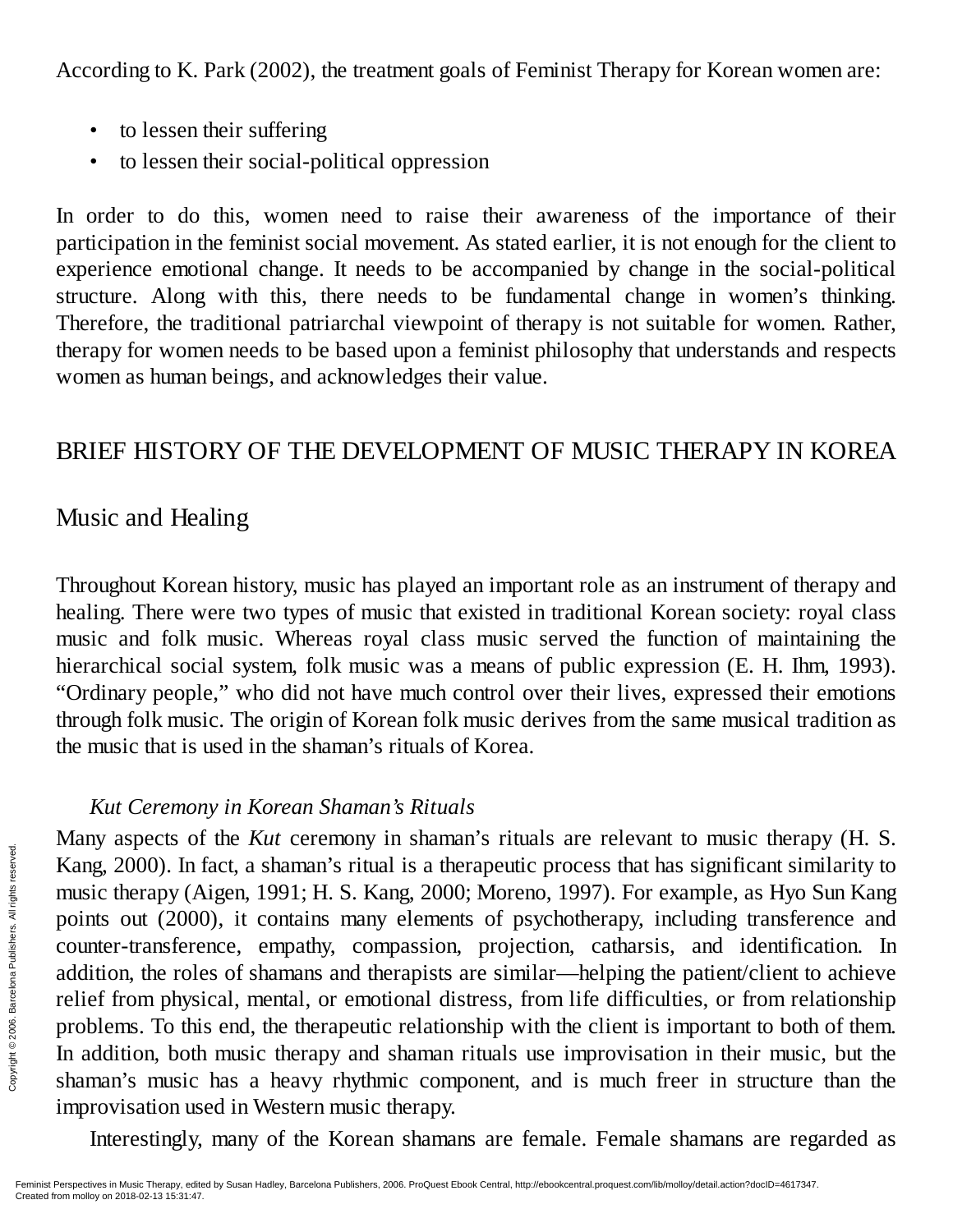"wounded healers," who have special insight into illness, injury, and disease, because of having been wounded, themselves. This actually entails a subtle recognition of the position of women in Korean society:

Korea also retains continuing and fascinating traditions of music as therapy in popular culture, in the practice of primarily women shamans, known as *mudangs. Mudangs* are called upon to carry out ritual healing ceremonies called *kuts,* which are most typically carried out for Korean women and their households. (Moreno, 1997, p.61)

When these shamans conduct their healing rituals, their insight into physical sickness and mental problems is believed to come from God's rage. The shaman uses music and ritual to communicate with God. This is outwardly different from modern psychotherapy, which is built on a foundation of systematic, scientific methods. As opposed to music therapy sessions, which usually are conducted for extended periods of time, the shaman's ritual is a ceremony that takes place only briefly. The ritual ceremony is performed at a gathering of the individual plus the family or community (H. S. Kang, 2000). While there is no specified time frame, these meetings typically take place from one to a few times.

In traditional Korean society, the extended elements of families lived close to one another. Therefore, the whole community, in effect, functioned very much like an "extended family." Neither the shaman nor the community made any distinction between mental or emotional problems, and physical illness. In this regard, there is an old Korean saying, "Illness has to be outwardly spoken to be expelled." They believed that it was necessary to talk about their physical illnesses in order to recover from them, even with the help of the shaman. This may be seen as the physical counterpart to psychological catharsis. In both cases the idea is that talking about the problem results in the patient purging herself of that problem. This traditional attitude has changed over time, due to the modernization of society.

#### *Poongmulnori*—*Korean Folk Music of Healing*

There is a type of music used in rituals called *Poongmulnori,* which is used in combination with dance and acrobatics. It also originated from shamans' music. The composer or composers of the music are unknown. The music has never been written down. In effect, it is the musical aspect of the "oral tradition" that exists in so many cultures. However, instead of cultural myths and legends that are passed from one generation to the next by the retelling of stories and ancient histories, it is unique healing music that is passed on to the next generation through listening to it and playing it. Find the musical aspectives of the the musical aspectives of the the musical aspectives and ancies of the musical aspectives and ancies through listening Ancient Kore<br> $\frac{1}{2}$  and  $\frac{1}{2}$  ancient Kore<br> $\frac{1}{2}$  and  $\frac$ 

Ancient Korean society, an agricultural society, believed in the power of music and dance. This power was thought to be more than just ritual. It was thought to be much more than just some traditional procedure that the shaman performed to bring comfort to the suffering person. The ritual was thought to have healing power and spiritual power deriving from something inherent in the resonant sound of the music and from the physical movement of the dance. In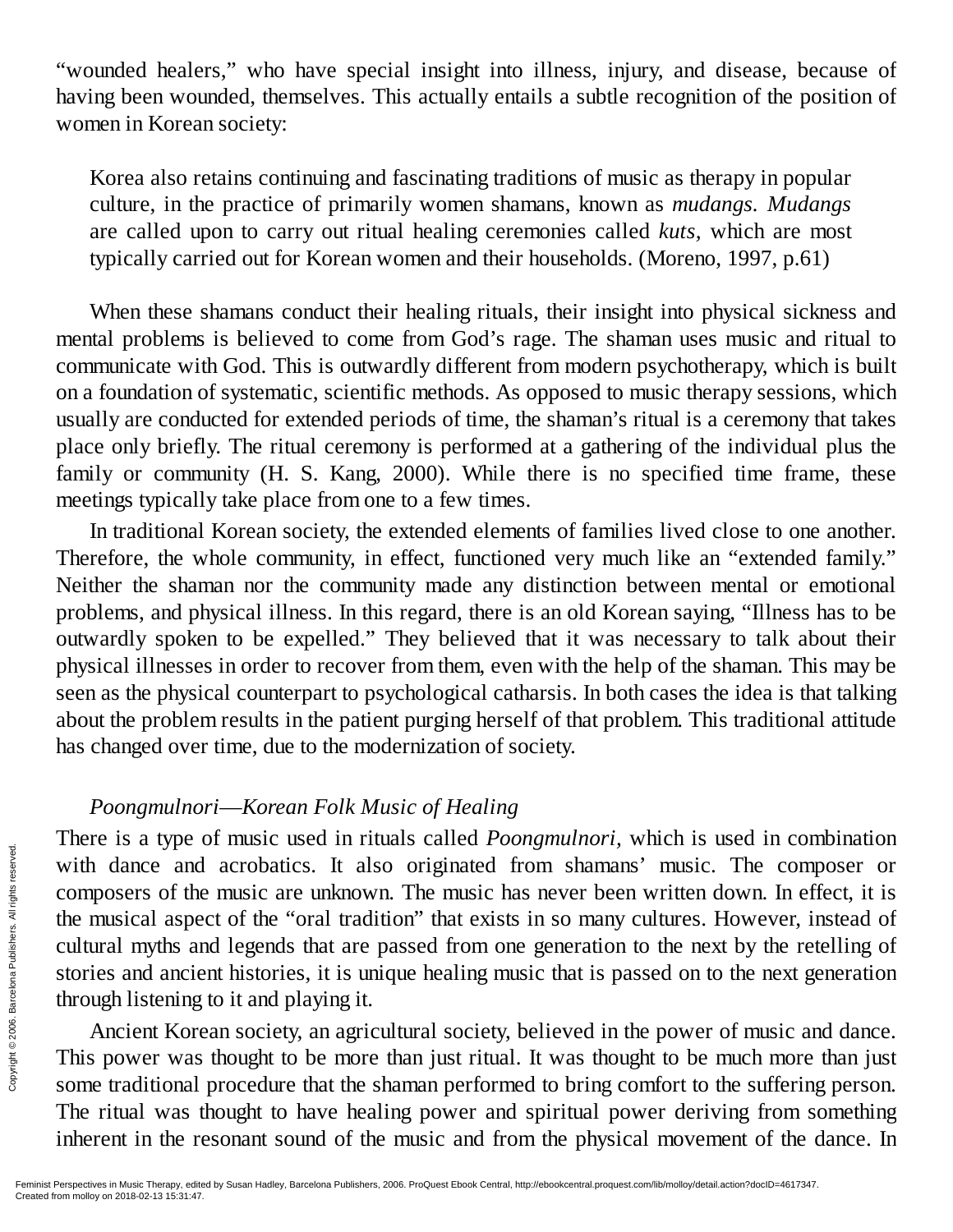effect, it can be regarded as a spiritual foundation of music therapy.

Day and night, the music was played continuously. The purpose of the ritual could be for any reason that was considered to be important to the community. In addition to its use for the healing of the physical and mental/ emotional issues of individuals, the music and dance were used to repel evil spirits, to celebrate the planting of crops at the beginning of the growing season, and the harvesting of the mature crops.

As found in both the shaman's music and *Poongmulnori,* another aspect of the shamanistic ceremonies was the sense of unity and community that it generated—everyone united and focused on a common goal. While there was certain music that only the shaman could play and sing, everyone was a musician and dancer. Four different kinds of instruments were used in these ceremonies, which intentionally symbolized what were considered to be the 4 elements of nature: earth, wind, thunder, and rain. While these ceremonies may have been "primitive" by Western standards, they embody the power, the support, the intention and the therapeutic underpinning of modern music therapy.

As with most cultures, music and the arts have been used as a form of social expression in Korea. Hyun Mi Paek (1998) examined Korean popular music and drama of the 1930s, and found that they reflected the patriarchal nature of Korean family structure, and the image of modernized women in tragedy. As a result of the prevailing social values, a number of songs described women who gave "everything" because of loving a man. In these songs they were seen as immoral and were blamed for their loss of virginity.

There is another form of music that has been used to address social issues since the 1970s. It is referred to as a "song for the masses" *(Minjung Gayo),* and was begun by university students who believed that "the main purpose of music is the honest reflection of our lives, and should be a help to its listeners in overcoming their personal problems" (S. C. Choi *et at,* 2001, p.165). This can also be seen as a forerunner of music therapy.

In recent years, feminist values have begun to emerge in the popularity of female performers who are openly sexy and provocative, like Madonna. Accompanying this is a new generation of free-spirited teens, who have embraced feminist values, such as not being dependent on a man, and who do not believe in a "forever love."

### The Music Therapy Profession

Beginning in 1960, the concept of using music in therapy was introduced to Korea by other professionals, such as psychiatrists, special educators, and nurses (Y. J. Chung, 2001). At this early point, they used music in conjunction with other therapies, and conducted research on the therapeutic effect of music. It is only recently in 1997 that graduate programs of Music Therapy were established at universities in Korea. Since then, the field of music therapy has been developing rapidly. Exercise the **Created from molloy on 2018-02-13** 15:31:47.<br>
Feminist Perspectives in Music Therap.<br>
Feminist Perspectives in Music Therap.<br>
Created from molloy on 2018-02-13 15:31:47.

Music Therapy educators and music therapists who have studied in the United States have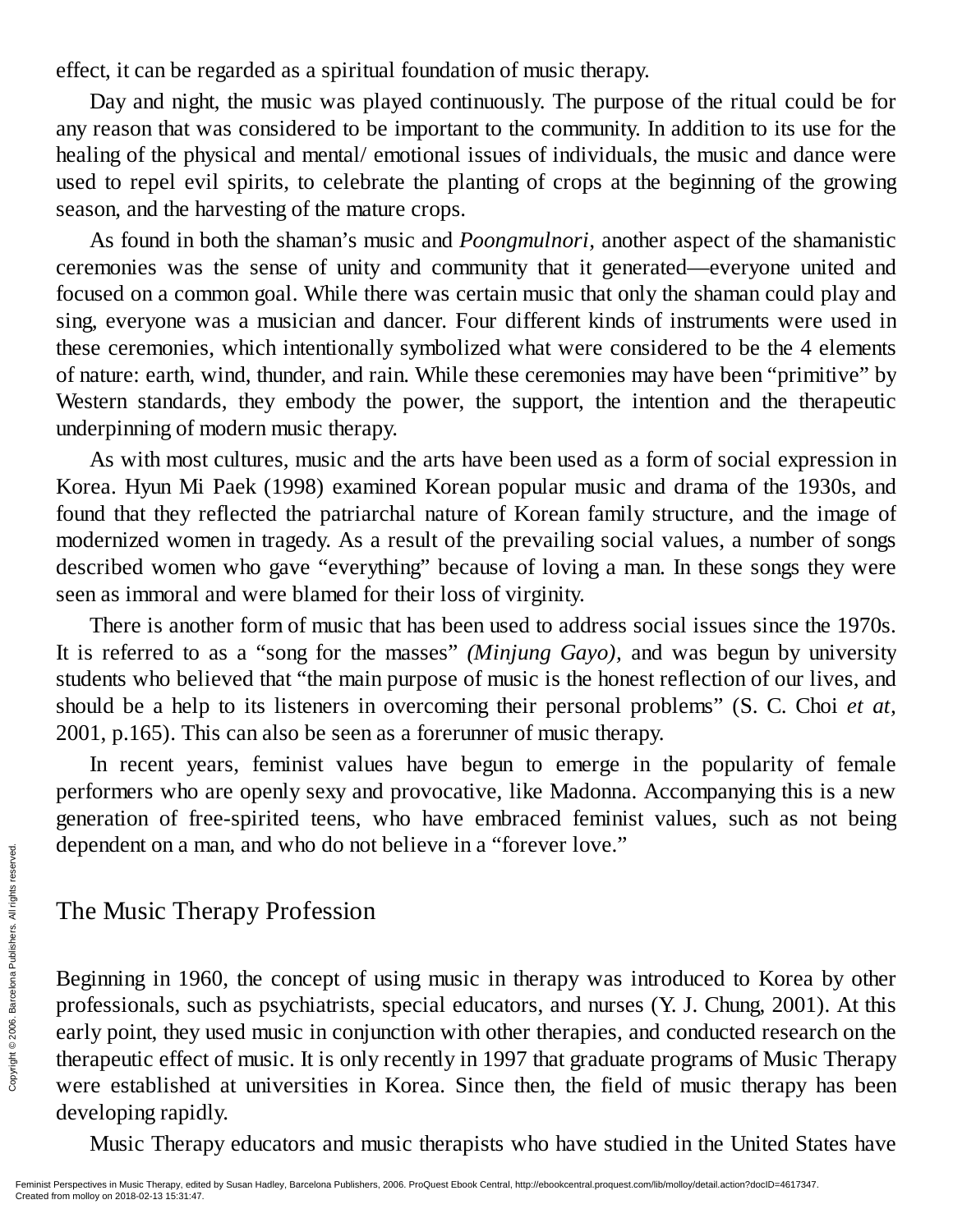imported ideas mostly from America. There are now a few music therapy organizations that support research in the field and advocate for the profession of music therapy (H. K., Kwon & H. J. Chung, Personal Communication, 2005). They aim to educate other health-related professionals, as well as the public, about music therapy through the publication of articles and through programs broadcast on television and radio. However, acceptance of music therapy by the Korean government, by other therapy professionals, and by academia is still limited. Similarly, the range of problems treated in Korea through music therapy is limited.

At this point there are several needs among Korean music therapists: ongoing efforts in conducting systematic research, advocacy for music therapy and dissemination of information about the field of music therapy as an independent profession, as well as a unifying music therapy organization (Y. J. Chung, 2001).

There are some Korean music therapists who believe in the importance of "culturallysensitive music therapy" (Y. J. Chung, 2001; H. S., Kang, 2001). They think that music therapy is a Western idea, based on Western thinking. Therefore, it needs to be modified in the way that it is practiced with Korean clients. As a reflection of this thinking, one of the universities in Korea has created a graduate program in *Healing Music Therapy,* based on religious music in Korea. Another effort to develop a music therapy program that is sensitive to Korean culture, is the attempt to combine the Korean tradition of acupuncture with music therapy, but at this writing it is at a preliminary stage.

Similarly, to properly conduct feminist music therapy, a variety of music therapy approaches may need to be explored. Even more specifically, it is important to find the Korean women's voice in music therapy. There is much to learn from Western music therapy. However, since women's issues in Korea cannot be separated from Korea's social and cultural factors, the proper and effective treatment may need to be developed independently.

### Feminism in Music Therapy

Since the field of music therapy in Korea is still developing, there has been very little research done in which clinical practice has focused on gender-specific issues (H. J. Chong, Personal Communication, 2005). One interesting research study was conducted by Eun Jin Choi (2003), who examined the prevalence of depression in Korean women living in the United States, who were accompanying their families for various reasons. From this study, she concluded that the major cause of their depression comes from their reason for living abroad: being in America is not for themselves, but for their families. As a result, the Korean women studied felt disconnected from home and from that which was familiar. This resulted in depression. This study shows that there is a significant need for proper treatment services for Koreans who live abroad. From molecular communication,<br>
who examined the were accompany major cause of the model of the model of the model of the model of the study shows that abroad.<br>
Suitability of  $\Gamma$ <br>
Feminist Perspectives in Music Therapy,

Suitability of Music as a Form of Expression in Therapy for Korean Women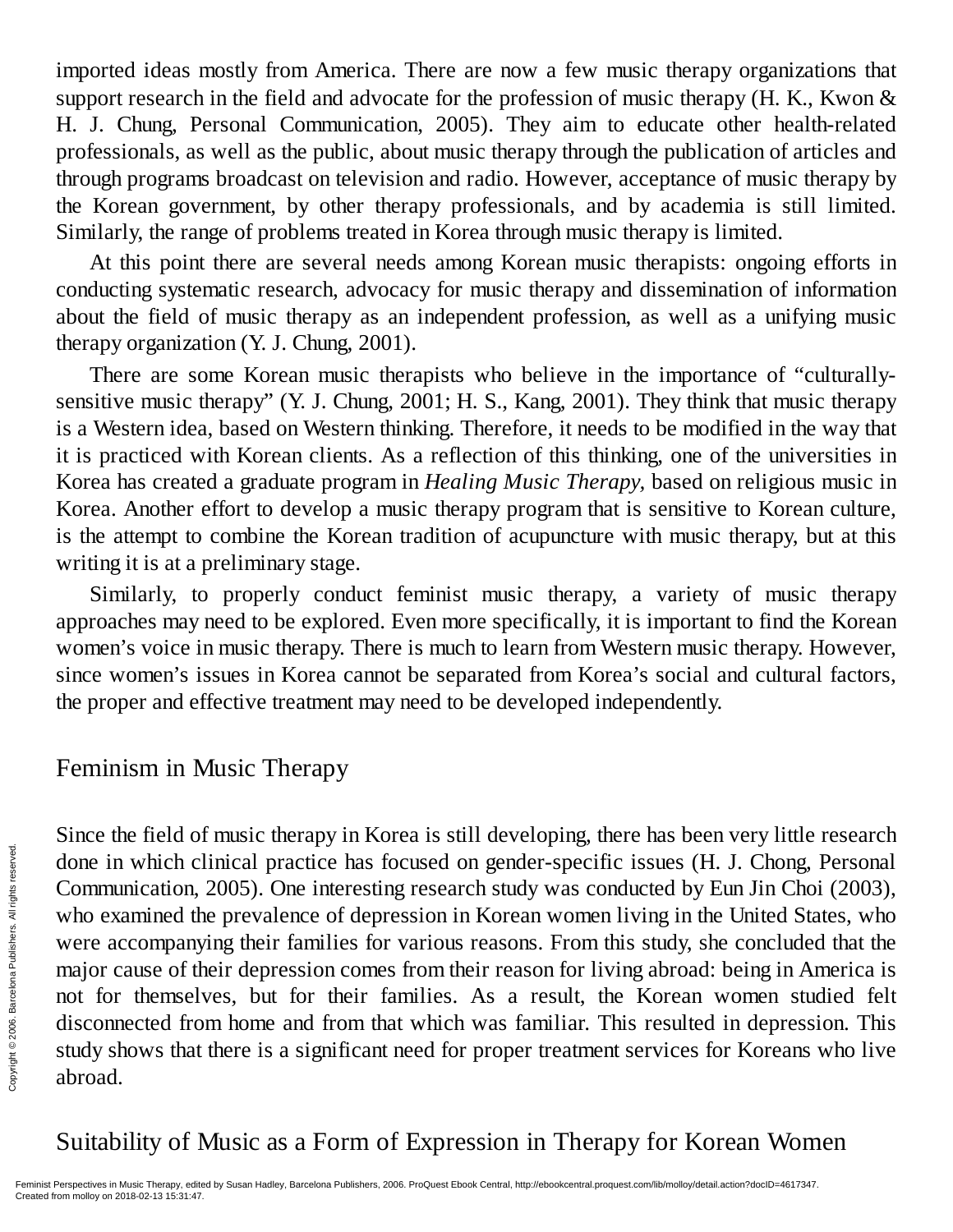What can music therapy offer Korean women? Korean women are in crisis, and there is a great need for music therapy. By coincidence, Koreans have traditionally used music in a therapeutic way. Since music is used as nonverbal communication, I strongly believe that music therapy is ideally suited for Korean women. To openly express oneself and to reveal one's thoughts and feelings to another person is a violation of Korean cultural norms—especially for a Korean woman. Moreover, since they are governed by a strong superego, it is most difficult for them to express negative thoughts and feelings. The fact of being in a therapy situation does not make much difference to Koreans. This is Western thinking. Music can be less threatening for Korean people.

Following is a list of suggested feminist music therapy goals for Korean women:

- to promote the empowering of the client and to help her participate in social change
- to foster the development of the client as a human being, including the development of a healthy sex role
- to assist the client in overcoming the inequalities toward women in Korean society
- to overcome dependence, and the idea that a woman needs a man to survive in society

# Orientation and Values of the Music Therapist

Many feminist therapists discuss the importance of the therapist's orientation and system of values (Hadley & Edwards, 2004; Chang, 1996; K. Park, 2003). As Susan Hadley and Jane Edwards (2004) have pointed out, a music therapist should be aware that "perhaps, given women's proportional dominance in music therapy, we have taken it for granted that many of the assumptions operating within the theoretical and practical spheres of music therapy have nothing to do with issues of male power and hegemony." Particularly in Korea, it is necessary for the music therapist to have a feminist agenda in mind.

Therefore, the therapist should have an understanding of the social context of the client. For example, it is not genuinely therapeutic to help the client blindly fit in with an individual, with a family, or with a social system, if that person, family, or system is based on principles that are not in harmony with the client. This, of course, includes accommodating a patriarchal social system. Regardless of the music therapist's approach, she/he should respect women as they are and should understand clinical issues that are particular to women.

One way to view women (or any other group) is as a specific culture. With this in mind, we need to consider developing a *culture-centered music therapy* specific to Korean women. In discussing this therapeutic orientation, Julie Brown (2002) states that the music therapist needs to have cultural empathy, both idiographic and nomothetic. Idiographic events are individual events, which one understands in that way—unique, personal, individual. Nomothetic events are those that can be viewed as specific occurrences of general laws, patterns, and universals. She emphasizes that to truly understand a culture, a music therapist must understand both; only Example, it is no<br>
a family, or with<br>
are not in harm<br>
social system. R<br>
they are and shou<br>
One way to v<br>
meed to consider<br>
discussing this th<br>
to have cultural<br>
events, which or<br>
are those that can<br>
She emphasizes in Mus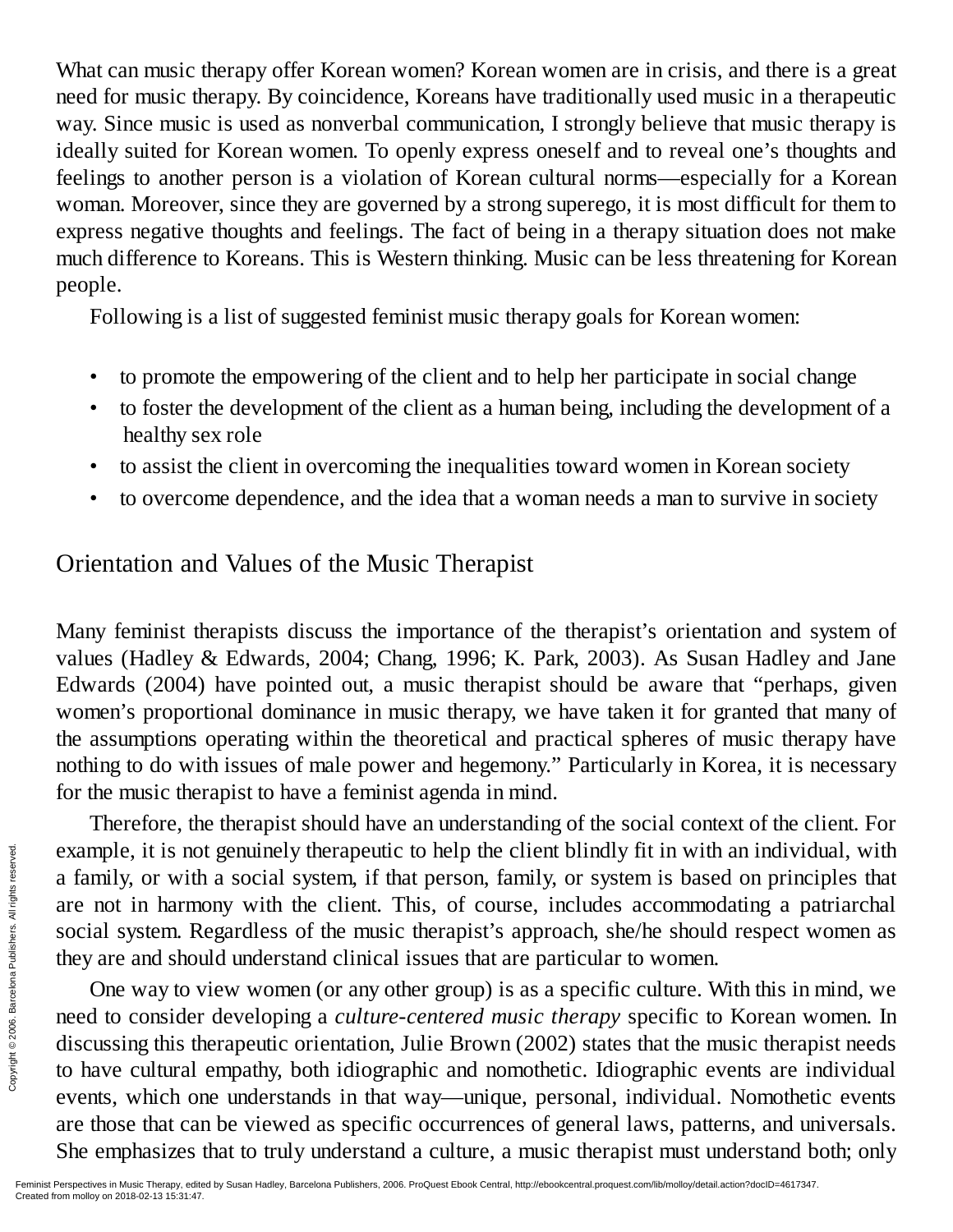then can she/he understand what a client is going through.

### *Community Music Therapy*

Community Music Therapy is a recent development in the field. An example of community music therapy is the music therapy work that was done after the World Trade Center attack. As Gary Ansdell (2002) defines it:

Community Music Therapy is an approach to working musically with people in context: acknowledging the social and cultural factors of their health, illness, relationships and music. It reflects the essentially communal reality of "musicking," and is a response both to overly individualized treatment models and to the isolation people often experience within society. (p.120)

Due to Korea's cultural history, this may be an effective form of working with Korean people. Since the issues of feminism are so embedded in the societal structure, the community music therapy approach may be particularly effective in dealing with these issues.

The use of music in Korean shaman's rituals and *Poongmulnori* involves similar concepts to community music therapy. In community music therapy, the whole community is involved. Within this setting, one person's issue becomes the whole group's concerns. In general, music therapists who do this work conduct therapy along a continuum from individual to communal therapy (Ansdell, 2002). This format offers women an opportunity to work on their issues within the context of the community. I believe that the Korean psychological makeup and cultural history, and the nature of feminist issues, give the music therapist the opportunity to work with the individual within the actual social context for the particular problem. Additionally, music therapy that deals with the social system and not just the individual makes it less likely that the individual client will undergo insight and inner change, but only succumb again to the pressures of the same unchanged social context.

### *Couples Music Therapy and Family Music Therapy*

Treating couples and families in music therapy are two approaches that may be effective for working with a Korean population, considering the relational nature of the culture. In particular, attention must be given to the way in which the construction of gender roles in our society organizes women's lives and men's lives in many different ways. These roles are most often disadvantageous to women. Couples music therapy and family music therapy give the clien(s) the opportunity to explore personal factors, as well as the interactions that take place within the respective system, the couple's dyad or the family (Leigh & Clossick, 1992;Skerrett, 1996). Couples Mus<br>  $\frac{1}{2}$ <br>  $\frac{1}{2}$ <br>  $\frac{1}{2}$ <br>  $\frac{1}{2}$ <br>  $\frac{1}{2}$ <br>
society organizes<br>
often disadvanta<br>
clien(s) the oppo<br>
within the respect<br>  $\frac{1}{2}$ <br>  $\frac{1}{2}$ <br>  $\frac{1}{2}$ <br>  $\frac{1}{2}$ <br>  $\frac{1}{2}$ <br>  $\frac{1}{2}$ <br>  $\frac{1}{2}$ <br>

### *Feminist Narrative and Music Therapy*

Deriving from the philosophy of social constructionism, the idea behind the therapeutic use of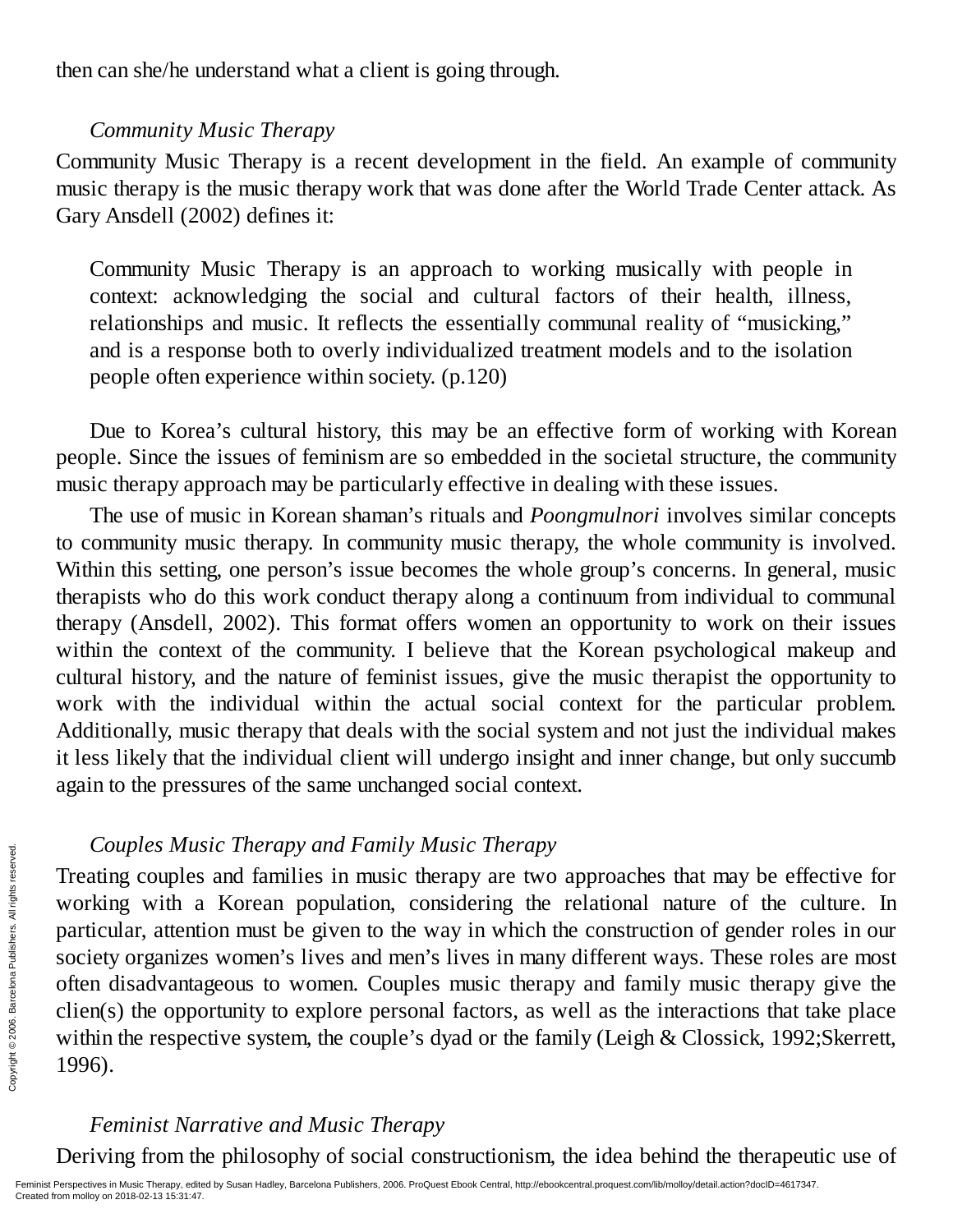narratives is that our lives are not made meaningful by the facts of the events that take place, but by the meaning that we ascribe to them. In fact, it is argued by social constructionists that it this attributing of meaning to the events of our lives that creates our reality (Gottlieb & Gottlieb, 1996 & J. Lee, 1997).

This philosophy of narrative therapy can be used as a form of feminist therapy, including music therapy. It begins with the client's current narrative, a story, detailing her life and the meaning of the things that happened over her lifespan. Then, a process begins in which client and therapist work as co-collaborators to renarrate the client's life story progressively. The majority of the therapist's work is to help the client see new, alternate meanings in the same life events: "… new narratives provide alternative frames for attributing meaning to experiences that can help clients understand the gendered and politicized nature of their everyday lives" (Gottlieb & Gottlieb, 1996, p.6).

In so doing, the nature of the client's life is changed, through new insight and understanding, and ultimately by experiencing her life in a different, more constructive way. The use of improvisational exploration and Analytical Music Therapy would seem to be key here.

### *Analytical Music Therapy*

The analytical approach to feminist therapy has been criticized by some feminist therapists (Chang, 2000; O. H. Ihm, 2003, K. Park, 2003). According to YeonJip Chang (2000), Freud's theory is a male-dominant theory, so for women it is not equal. She believes that it serves to maintain Korea's patriarchal social structure. She suggests that Karen Horney's psychoanalytic theory was a first step toward the development of a feminist theory of therapy. Many go even further, seeing Horney's break with Freud over his view of women as a true expression of feminist principles. In her psychoanalytic theory she attributed the differences between females and males not to biological factors, as Freud did, but instead to societal and cultural factors. It is important to note that while these ideas are considered fundamental to the feminist perspective today, at the time that Horney was writing about these issues, these ideas were not linked to the feminist movement.

I believe that Analytical Music Therapy (AMT) is an effective form of music therapy for both women and men, and can provide a great deal of benefit to Korean women and their families (Scheiby & S. A. Kim, 2006). It is a form of music therapy that seeks to understand the client's problems, her/his intrapsychic dynamics, as well as the client's social and environmental context.

I believe that analytical music therapy is especially suited to deal with the issues and intrapsychic dynamics that occur frequently within Korean families. Earlier, the Korean woman's relationship to her son was identified as the source of strife between the wife and her mother-in-law, as well as the source of marital conflict. In addition, there often develops a "triangular struggle" for affection and power within the family system between mother, new wife, and son. Analytical music therapy, with its foundation in psychoanalytic principles, lends itself to the identification and treatment of these issues. From molloy on 2018-02-13 15:31:47.<br>
Experience in the contract of the contract of the contract of the contract of the contract of the contract of the contract  $\epsilon$  created from molloy on 2018-02-13 15:31:47.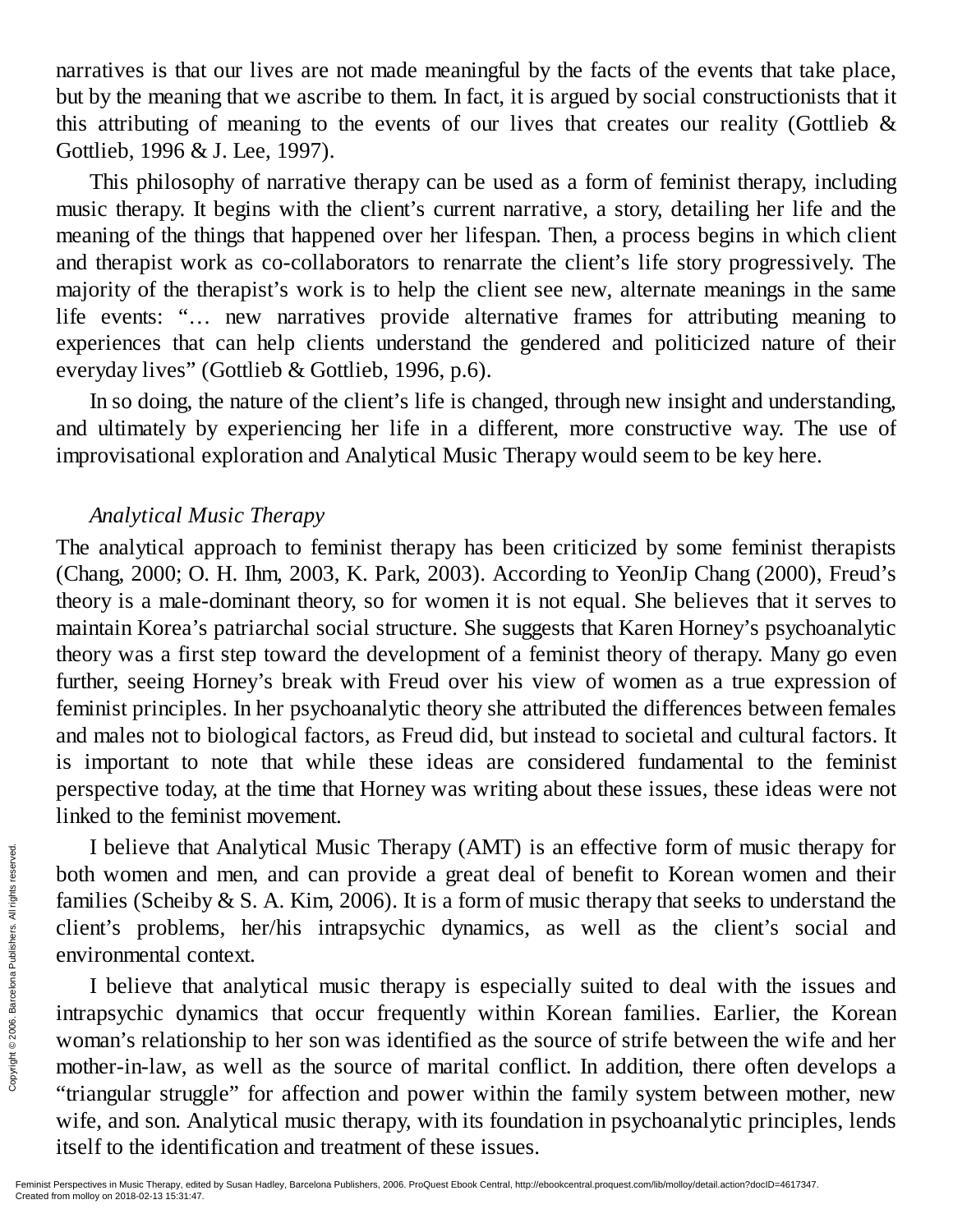For the Korean woman, there has been a dual sense of what she wants in the ideal, contrasted with what she experiences as the practical reality of her life. On the one hand, she may believe that she should be treated in a certain way as a human being. On the other hand, the elements of the traditional oppressive, patriarchal society are still strong in Korea. Therefore, her reality is radically different and even opposite to her ideal.

Many Korean women have been so oppressed for long that they might not see the true nature of their situation. They believe that they are to blame, or that they are thinking in a distorted way. Therefore, in general, a first step would be bringing the client's thoughts and feelings from the unconscious to the conscious, in order to help her see and identify the problem(s).

In Analytical Music Therapy, both the music therapist and the music are used in the therapy to facilitate the client's exploration of fundamental relationships, situations, and patterns in the client's life, as well as specific current problems that the client brings to therapy (Priestley, 1975; 1994). This is similar to the Korean tradition of healing through shamanistic ritual ceremonies, where both the shaman and the music are considered the medium of the healing. Also, while it is more apparent in the case of AMT, both the shaman and the analytical music therapist seek to bring unconscious material to the conscious level of awareness in order to work with it. The shaman seeks to uncover "diseased thoughts" within her client, to help the suffering individual talk about them, and to then expel them from the person who is suffering. In addition, there are certain similarities in the improvised music in analytical music therapy and the music that is improvised during the shamanistic rituals. Both can be chaotic at times, as music reflects the client's state of mind.

For the abused/oppressed woman, the analytical music therapist would strive to bring repressed thoughts and feelings to consciousness, along with the forgotten memories of events, as well as those blocked from consciousness because of denial. In this process, musical countertransference is often the key:

… we can actually listen to the unconscious—manifest in the form of music—[it] is a unique and fascinating phenomenon in the field of psychotherapy…. The client can directly hear the musical transference and be helped to draw important insights through these realizations. The music therapist can become aware of musical countertransference reactions and either correct these or use them as useful information as they relate to the client. (Scheiby, 2005, p.9–10)

Improvisational music can be used to stimulate the client's thoughts and feelings associated with her life events. Additionally, personal, individual issues will be explored and brought to consciousness by music. As the music therapy continues, repressed desires are identified, and unhealthy gender roles are analyzed. As the music therapy proceeds, Mary Priestley's interventions, aimed at identity integration, are often effective and helpful: somatic communication, dream work, exploring relationships, reality rehearsal, etc. (Priestley, 1994). From molloy on 2018-02-13 15:31:47.<br>
Created from molloy on 2018-02-13 15:31:47.<br>
Created from molloy on 2018-02-13 15:31:47.

The collaborative and egalitarian relationship between therapist and client that is usually Feminist Perspectives in Music Therapy, edited by Susan Hadley, Barcelona Publishers, 2006. ProQuest Ebook Central, http://ebookcentral.proquest.com/lib/molloy/detail.action?docID=4617347.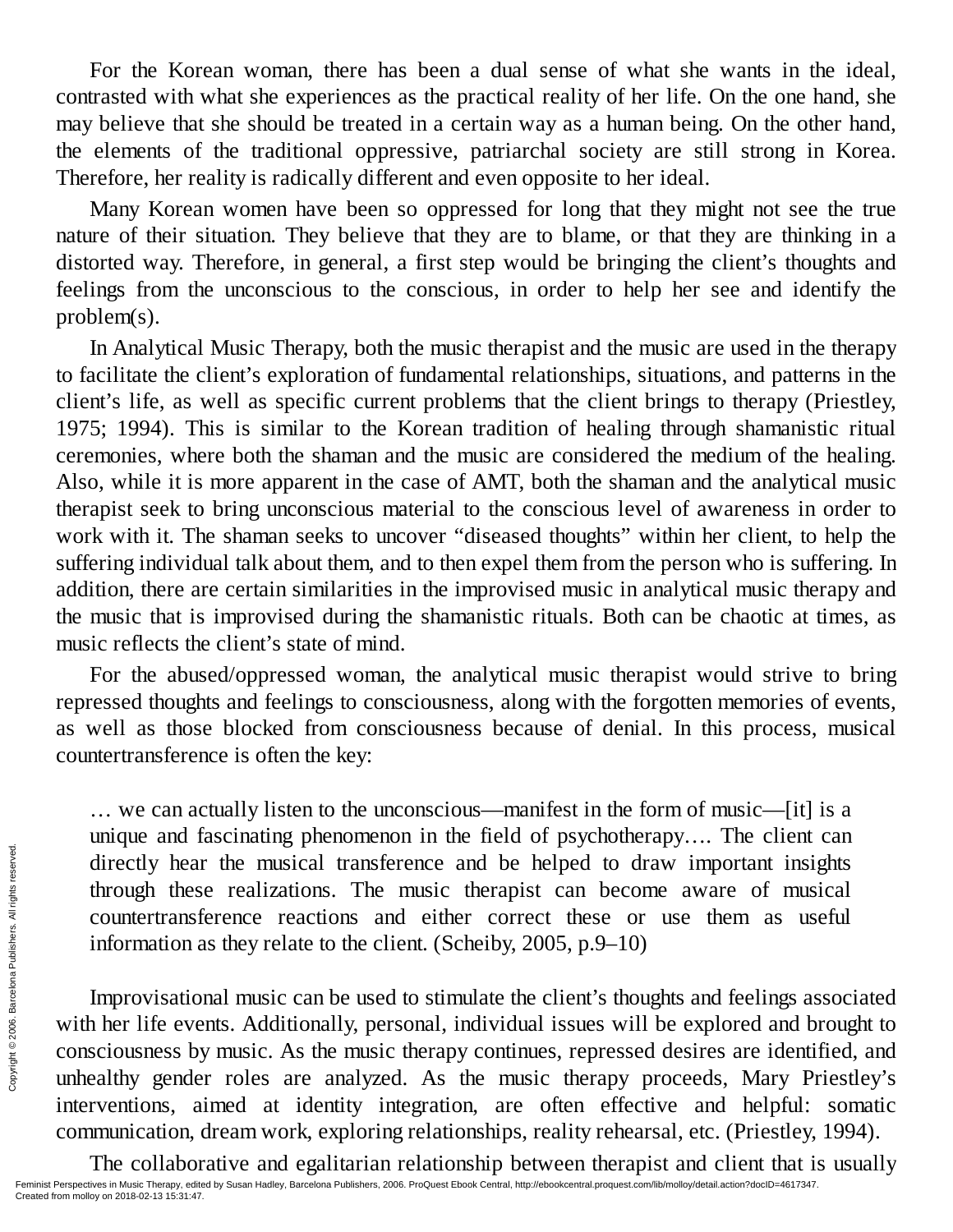the goal of early feminist music therapy might be hard for oppressed/abused women to accept at the beginning of therapy. In addition, the client may feel lost when she finds herself in the position of being encouraged to move from dependence to independence. Therefore, gradual independence might be more effective. They are so used to being in an oppressive, hierarchical relationship, that being on an equal footing with the therapist might cause many Korean women to leave therapy prematurely (Byon, Chan & Thomas, 1999; Wong & Tsang, 2004).

### **CONCLUSION**

The feminist movement in Korea needs to be understood within the specific social, political, and cultural contexts of the country. In Korea, promoting feminist issues has intertwined with other social issues, such as nationalism and the transition to genuine democracy. It is only recently, in the 1990s, that gender-specific issues were brought to public attention on a broad scale. As Korean women have struggled against the culturally imposed limitations on their rights as human beings, more and more Korean men, especially the new generation, have also advocated feminist ideas. It is time that both men and women develop a "partnership" in society.

Korean society is in the progress of change, as a whole *(The Korea Times,* 2004, December 31). The rapid fluctuations that have transpired in the past have brought change to the family structure, and to the traditional roles of men and women. As a result, the old values and traditions are confronted by new values and traditions, and are often in conflict with them. While the status of women has been raised within Korean society, Confucius and his patriarchal ideas regarding the proper, moral functioning of families, still deeply influences Korean individuals and families. This has resulted in a variety of social issues, including a high divorce rate, and domestic violence. Health-related professionals have attempted to provide treatment for these needs.

Music therapy is a relatively new profession in Korea. However, in our spiritual tradition, Koreans have used music therapeutically. There is a great need for feminist music therapy services in Korea. At this point, it is necessary to develop clinical theories and music therapy practices for Korean women, taking into consideration their specific social and political situations. Additionally, more research is needed, focusing on the specific needs of women. Moreover, proper training for feminist music therapists is needed, to heal wounded minds and to raise women's awareness of their fundamental human rights. Exervices in Kore<br>
Services for Kendal<br>
Situations. Addit<br>
Moreover, prope<br>
to raise women's<br>
services<br>
services respectives in Multishers.<br>
Adleman, Jeanne<br> *Theory*<br>
Aigen, Kenneth<br>
Feminist Prepetitives in Music Theory

### REFERENCES

Adleman, Jeanne & Enguidanos, Gloria M. (1995) *Racism in the Lives of Women: Testimony, Theory and Guide to Antiracist Practice.* New York: Harrington Park Press.

Aigen, Kenneth (1991) The voice of the forest: A conception of music for music therapy. Feminist Perspectives in Music Therapy, edited by Susan Hadley, Barcelona Publishers, 2006. ProQuest Ebook Central, http://ebookcentral.proquest.com/lib/molloy/detail.action?docID=4617347.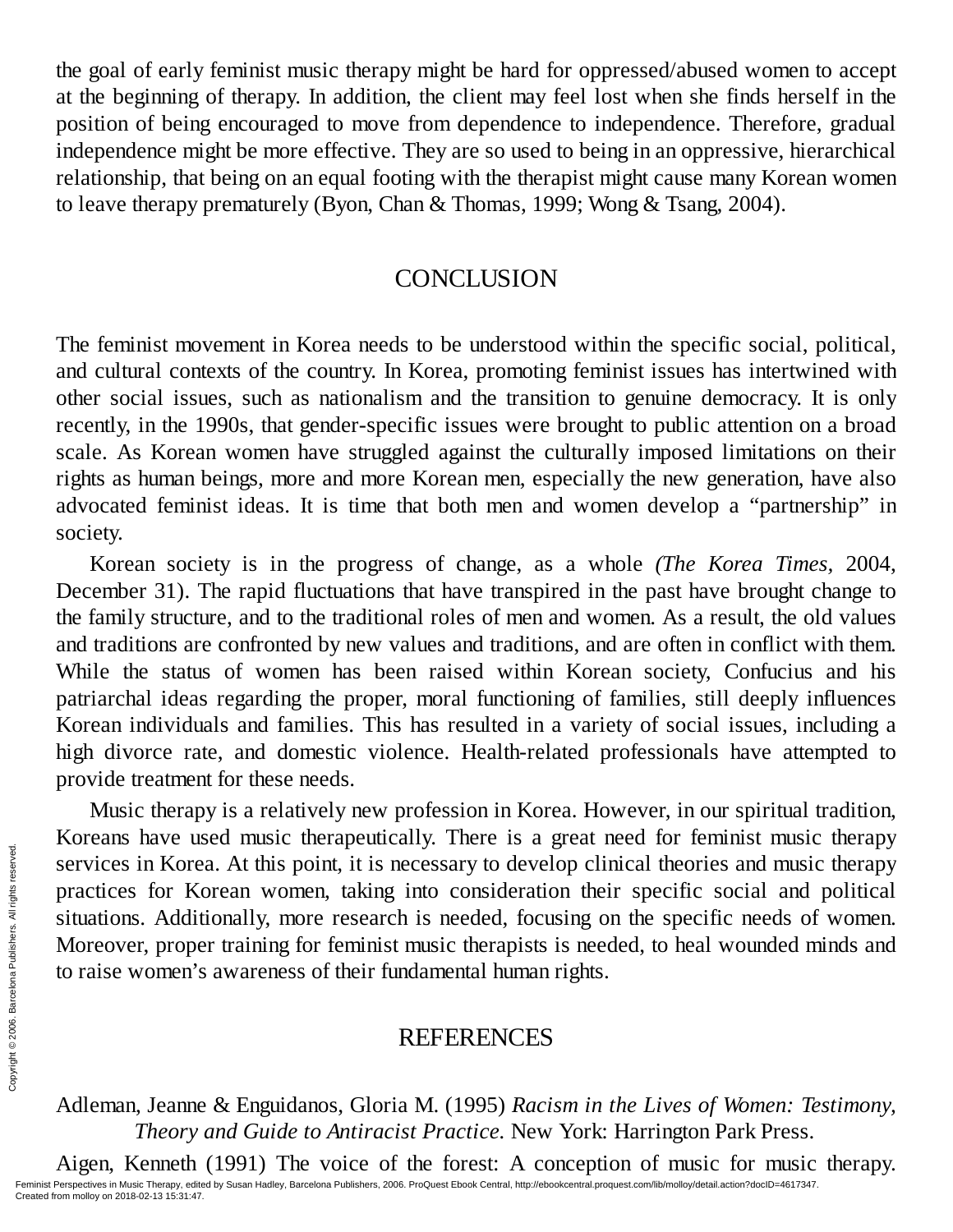*Music Therapy: Journal of the American Association for Music Therapy, 10,* 77–98.

- Ansdell, Gary (2002) Community Music Therapy and the winds of change—A discussion paper. In Carolyn Kenny & Brynjulf Stige (eds.), *Contemporary Voices in Music Therapy: Communication, Culture, and Community.* Olso, Norway: Unipub Forlag.
- Bang, Sung-Soo & Jang, Bo-Im (2003) Social welfare approach for divorce increase. *Journal of Welfare Administration, 13,* 159–175.
- Brown, Julie M. (2002) Towards a culturally centered music therapy practice. In Carolyn Kenny & Brynjulf Stige (eds.), *Contemporary Voices in Music Therapy: Communication, Culture, and Community.* Olso, Norway: Unipub Forlag.
- Brown, Laura S. (2001) Feelings in context: Countertransference and the real world in feminist therapy. *JCLP/In session: Psychotherapy in Practice, 57,* 1005–1012.
- Byon, Kyong Hee, Chan, Fong & Thomas, Kenneth R. (1999) Korean international students' expectations about counseling. *Journal of College Counseling, 2,* 99–109.
- Chang, YeonJip (1996) Feminist counseling and psychotherapy. *Yeusung YeungooNonchong, 11,* 5–25.
- Chang, YeonJip (2000) Feminist psychotherapy. *Women's Health, 1,* 13–29.
- Choi, Eun Jin (2003) *A study of the effects of music therapy for mental depression of middleaged women (middle-aged Korean women residing in the United States).* Unpublished Masters Thesis, Chonnam: Chonnam National University.
- Choi, Eu-Soon, Ko, Myungsook, Lee, Gu-Eun & Guil, Sook-Young (1996) The study on woman's health problem in the view of battering, sexual violence and divorce. *Journal of Women's Health Nursing, 2, 92–107.*
- Choi, Sang-Chm, Cho, Yoon-Dong, & Park, Cheong-Yeul (2001) An investigation of Korean's affection reflected in popular song's lyrics. *Korean Journal of Psychology, 20,* 41– 66.
- Choi, Young Ju (2002) Theatrical representation of 'comfort women.' *Korea Drama Review, 18,* 89–118.
- Chong, Hyun Ju, Chung, Hee Jin, & Kwon, Hye Kyung (2005) Personal Communication.
- Chung, Hong Kwon (1972) *Faith and Literature.* Pusan, Korea: AJoo Publishing Co.
- Chung, Hong Kwon (1985) *Generational problems in the Korean immigrant churches of Philadelphia.* Unpublished Doctoral Dissertation, Philadelphia: Westminster Theological Seminary. Exerces in Music Therapy, edite<br>
From mollow Chung, Hong Kv<br>
Philade<br>
Theolog<br>
Chung, Hyun Ky<br>
Theolog<br>
Chung, Sei-Wha<br>
Ewha W<br>
Chung, Youngju.<br>
Seoul, F<br>
Feminist Perspectives in Music Therapy, edite<br>
Created from molloy
	- Chung, Hyun Kyung (1990) *Struggle to Be the Sun Again: Introducing Asian Women's Theology.* Maryknoll, NY: Orbis Books.
	- Chung, Sei-Wha (1986) *Challenges for Women: Women's Studies in Korea.* Seoul, Korea: Ewha Womans University Press.
	- Chung, Youngju. (2001) *The history of music therapy in Korea.* Unpublished Masters Thesis, Seoul, Korea: Ewha Womans University.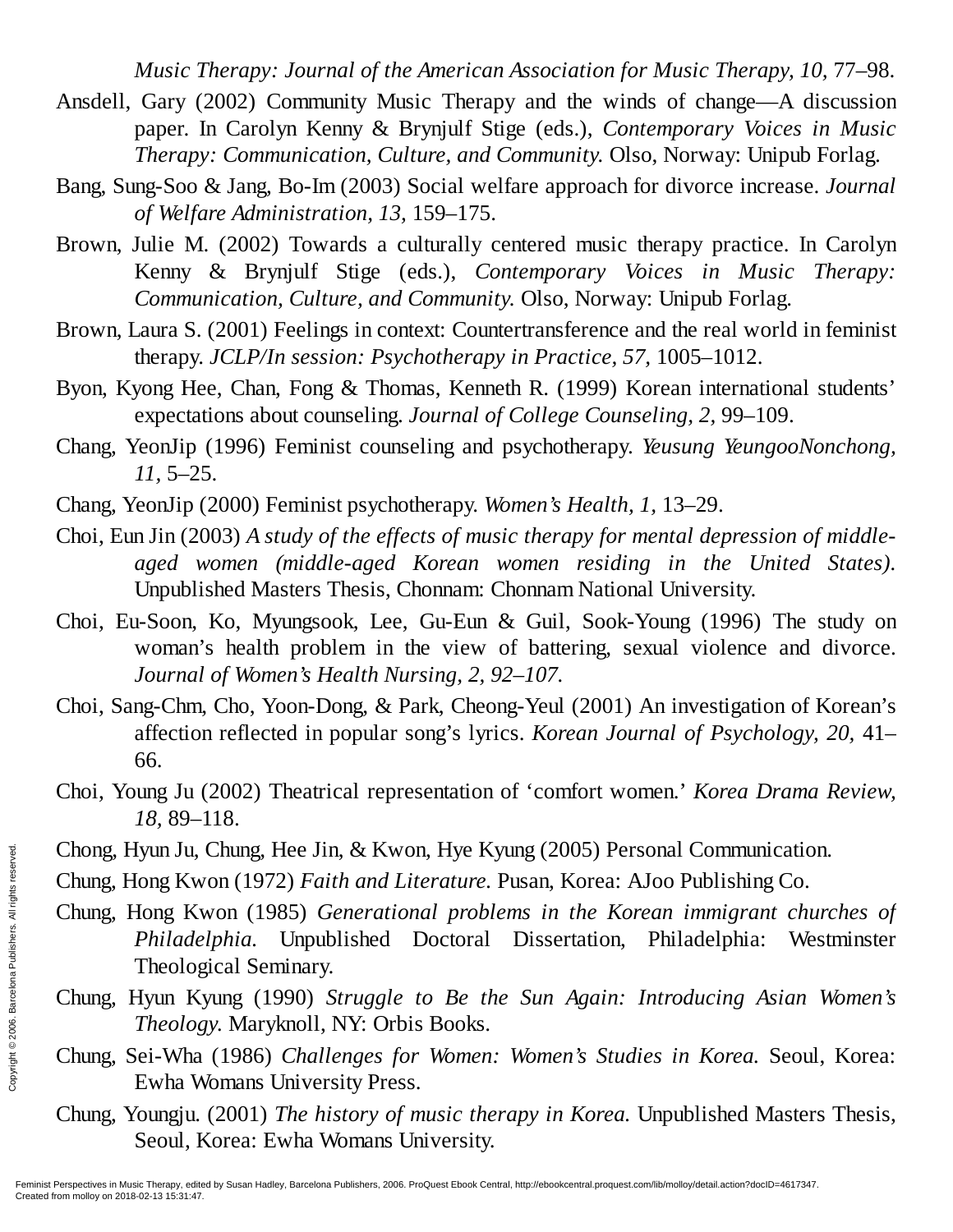Crane, Paul S. (1967) *Korean Patterns.* Seoul, Korea: Holly Corporation Publishers.

- Edwards, Louise & Roces, Mina (2000) *Women in Asia: Tradition, Modernity and Globalization.* Ann Arbor: The University of Michigan Press.
- Funderburk, Jamie R. & Fukuyama, Mary A. (2001) Feminism, multi- culturalism, and spiritualism: Convergent and divergent forces in psychotherapy. *Women & Therapy, 24,* 1–18.
- Gottlieb, Diane T. & Gottlieb, Charles D. (1996) The narrative/collaborative process in couples therapy: A postmodern perspective. *Women & Therapy, 19, 37–47*
- Hadley, Susan & Edwards, Jane (2004) *Sorry for the silence: A contribution from feminist theory to the disclosure(s) within music therapy.* Voices: a World Forum for Music Therapy. http://www.voices.no/mainissues/mi40003000152.html
- Hampson, Sasha (2000) Rhetoric or reality? Contesting definitions of women in Korea. In Louise Edwards & Mina Roces (eds.), *Women in Asia: Tradition, Modernity and Globalization.* Ann Arbor: The University of Michigan Press.
- Han, Il Kyu (2002) *Feministic pastoral counseling.* Unpublished Masters Thesis, Seoul, Korea: Ewha Womans University.
- Hankuk Comfort Women's Issues Counterplan Organization. (2001) *Requiring the Responsibility for the Comfort Women of the Japanese Military: Historical and Social Study.* Korea: Pulbit Publisher.
- HankukYeuSungYeunGooSo. (1994) *Women's Studies.* Seoul, Korea: Ewha Woman's University Press.
- HankukYugyohakhae. (2001) *Confucius and Feminism.* Seoul, Korea: Philosopy and Reality Publisher.
- Ihm, Eun Heui (1993) Music therapy in Korea. In Cheryl Dileo Maranto (ed.), *Music Therapy International Perspectives.* Pipersville, PA: Jeffrey Books.
- Ihm, Oak Heui (2003) Transference and countertransference. In Yeu Sung Moon Hwa Yi Ron Yeun Goo So (ed.), *Feminism and Psychoanalysis.* Seoul, Korea: YeuYiYeun.
- Jung, Kyungja (2003) Practicing feminism in South Korea: The issue of sexual violence and the women's movement. *Hecate, 29* (2), 261–284.
- Kang, Hun (1997) HankukDaeJungUmAkRon (A theory of Korean popular music). *MinJokUmAkuiYiHae (Understanding of folk music),* Col. 4, 32-56.
- Kang, Hyo Sun (2000) *A study on the music therapy function of "Kut".* Unpublished Masters Thesis, Seoul, Korea: Ewha Womans University.
- Kawamoto, Judy Y. (1995) A Japanese American therapist discovers feminist therapy. In Jeanne Adleman & Gloria M. Enguidanos (eds.) *Racism in the Lives of Women: Testimony, Theory and Guide to Antiracist Practice.* New York: Harrington Park Press. Jung, Kyungja (2003) Practicing feminism in South Korea: The issue of sexual violenc<br>
women's movement. *Hecate, 29* (2), 261–284.<br>
Kang, Hun (1997) HankukDaeJungUmAkRon (A theory of Korean popular<br> *MinJokUmAkuiYiHae (Und* 
	- Kim, Elaine H. (1995) Home is where the han is. In Kate Mehuron & Gary Percesepe (eds.), *Free Spirits: Feminist Philosophers on Culture.* Englewood Cliffs, NJ: Prentice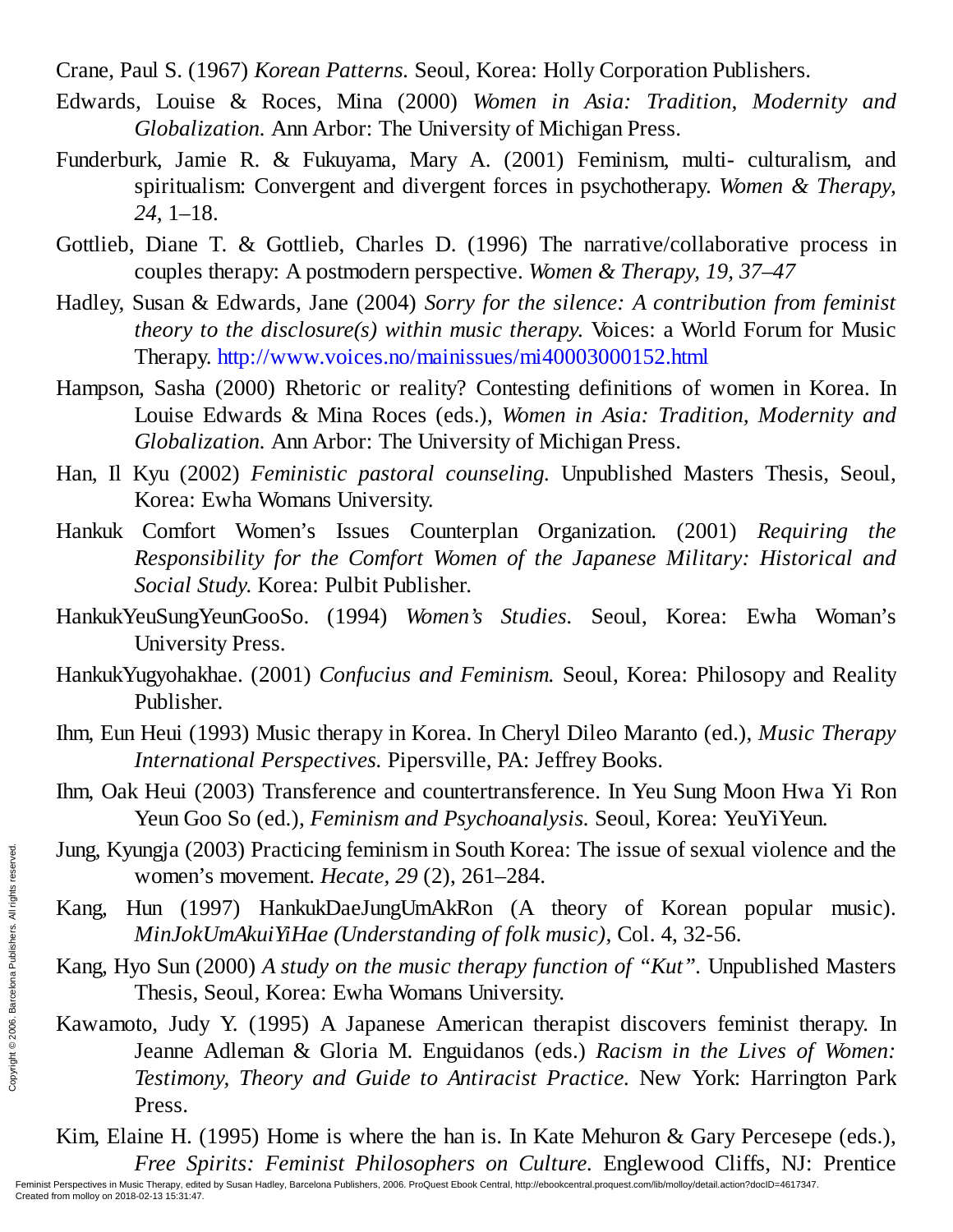Hall.

- Kim, Gab-Sook (2003) The impact of group art therapy on the psychological well-being of children who have experienced domestic violence. Hankuk Gahjungguanri Hakhae, *21,* 109–120.
- Kim, Hye Eun (2003) *The effects of women's depression and stress coping on binge eating behavior.* Unpublished Masters Thesis, Korea: Seoul Woman's University.
- Kim, Jung Mee & Chung, Choo Young (2005) *Feminism and militarism. Women and war, Retrieved* from http://www.womenandwar.net/bbs/index.php? tbl=M033&cat=&mode=V&id=7&SN=0&SK=&SW=
- Kim, Jin-Sung (1994) A study on somatization in Korean women. *The Youngnam University Medicine Journal, 11,* 332–336.
- Kim, Kwang-Soo, Jang, Giu-Ho, Chae, Jeong-Ho, Bahk, Won-Myong, Lee, Chung Tai, Lew, Tae-Yul, Paik, In-Ho, Bang, Seung Kyu, Lee, Sung-Pil, Jun, Tae-Youn, Han, Sang-Ick, Choi, Bo Moon & Go, Hyo Jin (1999) Results of 1998 Korean depression screening day and socio-demographic characteristics of participants. *Korean Neuropsychiatric Association, 38,* 1006–1015.
- Kim, Won-Hong (2003) *Kaejong Chungbo Onul Ui Yosonghak.* Seoul, Korea: Konkuk University Press.
- Kim, Y. C, (1976) *Women of Korea.* Seoul, Korea: Ewha Womans University Press: Kwang Myung Printing Co.
- Kim, Young-Hwa (2002) Meaning of psychoanalysis for feminist practical method. *Bockjihaengjung, 12,* 167–187.
- Kim, Young-Soon & Han, Myung-Hee (2000) Bridging the generation gap. *Inter-Asia Cultural Studies, 1,* 503–511.
- Korean Women's Development Institute. (2005) *Statistics.* http://www.kwdi.re.kr
- Lee, Hyo-Jae (1989) *Women's Movement in Korea: Past and Present.* Seoul, Korea: Jungwoosa.
- Lee, Janet (1997) Women re-authoring their lives through feminist narrative therapy. *Women & Therapy, 20,* 1–22.
- Lee, Jae Kyung (1999) Modern transformation of Korean family: Feminist analysis. *Korean Women's Studies, 15,* 55–86.
- Lee, Sung Hee. & Choi, Jin Ju (2005, March, 7) Today's woman in the view of a female journalist. *The Korea Times,* pp. B4-B5.
- Lee, Young-Mee (1998) *HanKook DaeJung KaYoSa* (A History of Korean popular songs). Seoul, Korea: ShiGongSa. Erentinst Perspectives in Music Therapy<br>
Created from molloy on 2018-02-13 15:31:47.<br>
Created from molloy on 2018-02-13 15:31:47.<br>
Created from molloy on 2018-02-13 15:31:47.
	- Leigh, A. Leslie & Clossick, Michelle L (1992) Changing set: Teaching family therapy from a feminist perspective. *Family Relations, 41,* 256–263.

Mehuron, Kate. & Percesepe, Gary. (1995) *Free Spirits: Feminist Philosophers on Culture.*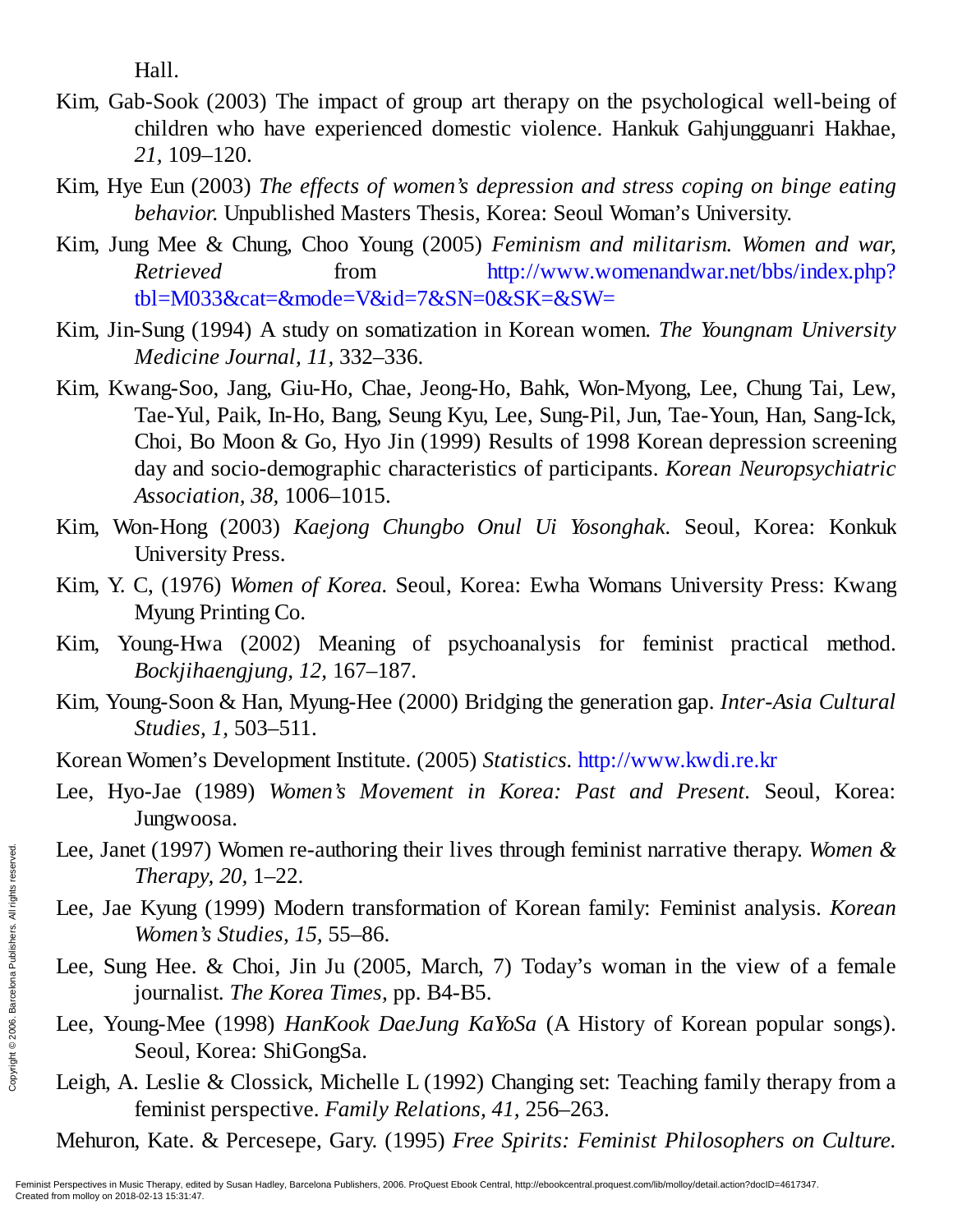Englewood Cliffs, NJ: Prentice Hall.

Moreno, Joseph (1997) International perspectives. *Music Therapy Perspectives, 15,* 60–64.

- Noh, Young-Hae (2001) Main themes of Korean popular songs in the last 30 years. *Music and Culture, 5,* 149–183.
- Oh, Kyung Hee (2002) The examination of the issues of Ho-Ju system. *Women's Study, 13,* 1– 13.
- Paek, Hyun Mi (1998) Articles on popular music and drama: Duality of a view of womanhood revealed in drama of SP recordings. *HankukKoeumbanYenguhae, 10,* 287–297.
- Park, Kyung (2002) The Cause of women's depression and psychotherapy. *Eclectic Psychotherapy, 2,* 31–44.
- Park, Kyung (2003) Women's Mental Health and Feminist Therapy. *Journal of Korean Women's Studies, 19,* 215–244.
- Park, Jong Sook (2000) Sex consciousness of female characters described mainly in Korean female writers' novels during 1920–1939 and during 1980–1999. *Journal of Korean Woman's Psychology, 5,* 89–104.
- Priestley, Mary (1975) *Music Therapy in Action.* St. Louis, MO: Magnamusic- Baton.
- Priestley, Mary (1994) *Essays on Analytical Music Therapy.* Phoenixville, PA: Barcelona Publishers.
- Ro, Hea-Sook (1998) *Korean Women and Culture.* The Research Institute of Asian Women, Seoul, Korea: Sookmyung Women's University.
- Scheiby, Benedikte B. (1999) Music as symbolic expression: An introduction to Analytical Music Therapy. In Wiener, Daniel J. (ed.), *Beyond Talk Therapy: Using Movement and Expressive Techniques in Clinical Practice.* APA Books: Washington, D.C.
- Scheiby, Benedikte B. (2005) An intersubjective approach to music therapy: Identification and management of musical countertrans ference in a music psychotherapeutic context. *Music Therapy Perspectives, 23,* 8–17.
- Scheiby, Benedikte B. & Kim, Seung-A (2006) Analytical music therapy training: A Korean-American music therapist in American culture. In Hyen-Ju Chong (ed.), *Music Therapy Techniques and Models.* Seoul, Korea: Hakjisa Publisher.
- Skerrett, Karen (1996) From isolation to mutuality: A feminist collaborative model of couples therapy. *Women & Therapy, 19,* 93–107.
- Spector, Rachel E. (2004) *Cultural Diversity in Health and Illness* (6th ed.). Upper Saddle River, NJ: Prentice Hall.
- Stige, Brynjulf (2002) *Culture-Centered Music Therapy.* Gilsum, NH: Barcelona Publishers.
- The Korea Times (2005, March 30) *Divorce, the Rate has Decreased by 16 Years,* p.l.
- The Korea Times Media Research (2004, December 31) *The Way of Jungdo,* pp.B14-B17.
- Wong, Yuk-Lin Renita & Tsang, A. Ka Tat (2004) When Asian immigrant women speak: From mental health to strategies of being. *American Journal of Orthopsychiatry. 74,* 456– Exercett, Karen (therapy<br>
Engine Skerrett, Karen (therapy.<br>
Spector, Rachel<br>
River, N<br>
Stige, Brynjulf (2<br>
The Korea Times<br>
Wong, Yuk-Lin R<br>
mental Preminist Perspectives in Music Therapy, edite<br>
Created from molloy on 201